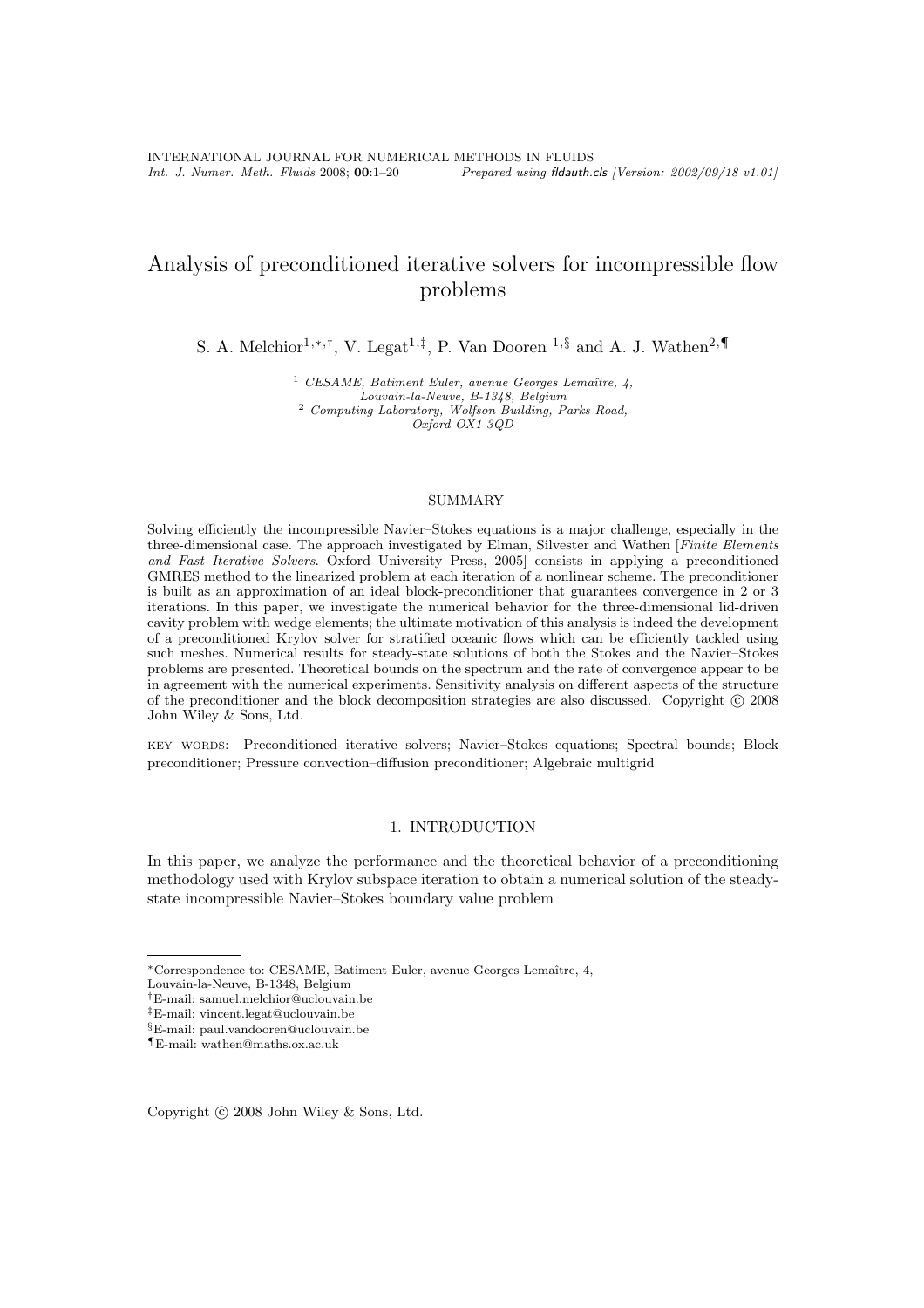$$
\rho(\underline{u} \cdot \nabla)\underline{u} = -\nabla p + \mu \nabla^2 \underline{u} + \underline{f}, \quad \text{in } \Omega, \n\nabla \cdot \underline{u} = 0, \quad \text{in } \Omega, \n\underline{u} = \underline{w}, \quad \text{in } \partial \Omega_D, \n-p\underline{n} + \mu \frac{\partial \underline{u}}{\partial n} = \underline{0}, \quad \text{in } \partial \Omega_N,
$$
\n(1)

where the velocity u and the pressure  $p$  are the unknown field. The viscosity, the mass density of the fluid and the external forces are denoted by  $\mu$ ,  $\rho$  and  $f$ , respectively. The computational domain  $\Omega$  is a subset of  $\mathbb{R}^3$  bounded by  $\partial\Omega = \partial\Omega_D \cup \partial\Omega_N$  with outward-pointing normal  $\underline{n}$ .

A large number of papers are devoted to iterative solutions of the Navier–Stokes equations. The incompressibility constraint implies that the linearized matrix of the discrete problem has the structure of a *saddle-point* problem. For this class of equations, special iterative solvers must be designed because of their indefiniteness and poor spectral properties [21, 23, 27]. An extensive overview of these methods is given by Benzi et al. [4], Elman et al. [12] and Turek [35]. Some recent works on numerical solution of saddle-point problems include [5, 11, 25, 28].

We investigate the approach of Elman, Silvester and Wathen [12] in order to solve the Stokes equations, which model creeping flows, and the Navier–Stokes equations. This analysis is developed in the framework of the development of new unstructured grid oceanic models [3, 10, 15, 41] . A specific feature appears, as the ocean flows are strongly stratified. In other words, the horizontal scale is far bigger than the vertical one and the discretization of inplane components of the velocities are distinguished from the out-of-plane velocity. In order to better adress this vertical stratification of the flows, the three-dimensional meshes used for oceanic models are obtained by extruding triangular grids along the vertical direction. Unstructured meshes composed of several layers of wedges are attractive in view of their geometrical flexibility to represent coastlines. As the problem in oceanography are typically large scale, we investigate the use of preconditioned Krylov solvers on such meshes.

We decide to restrict ourselves to a simple three-dimensional lid-driven cavity problem [9, 26], i.e.  $f = 0$  and homogeneous Dirichlet boundary conditions everywhere except on the upper boundary where a constant velocity aligned with an horizontal axis is imposed. The trajectories of particles in this flow are drawn in Figure 1. Such a problem exhibits many relevant effects and it can be considered as a first real benchmark testcase for iterative preconditioned solvers.

One motivation for this analysis is to address time-varying Navier–Stokes equations with an implicit scheme. In such an approach, the discrete linear systems to be solved contains a combination of a mass matrix divided by the time step with a discrete convection diffusion operator. The inclusion of this mass matrix term generates extra features that must be taken into account by the preconditioner [8, 14, 18, 31]. Nevertheless, the time step must be limited for accuracy reason and it renders the contribution of the transport operator relatively small with respect to the steady state problem.

The meshes used for analyzing the convergence are given in Figure 2. We consider a MINRES solver [24] with a block diagonal preconditioner. The velocity is preconditioned by applying one V-cycle of algebraic multigrid AMG. Such a method was introduced in the 1980's by Brandt  $[6]$  and Ruge & Stüben  $[29]$ . The main idea is to reduce the low-frequency components of the error on coarser operators while the high-frequency components are reduced by a smoother on the fine grid. Instead of using several meshes, the AMG variant automatically builds a series of coarser operator by only using the matrix given by the discretization on one fine grid [16]. An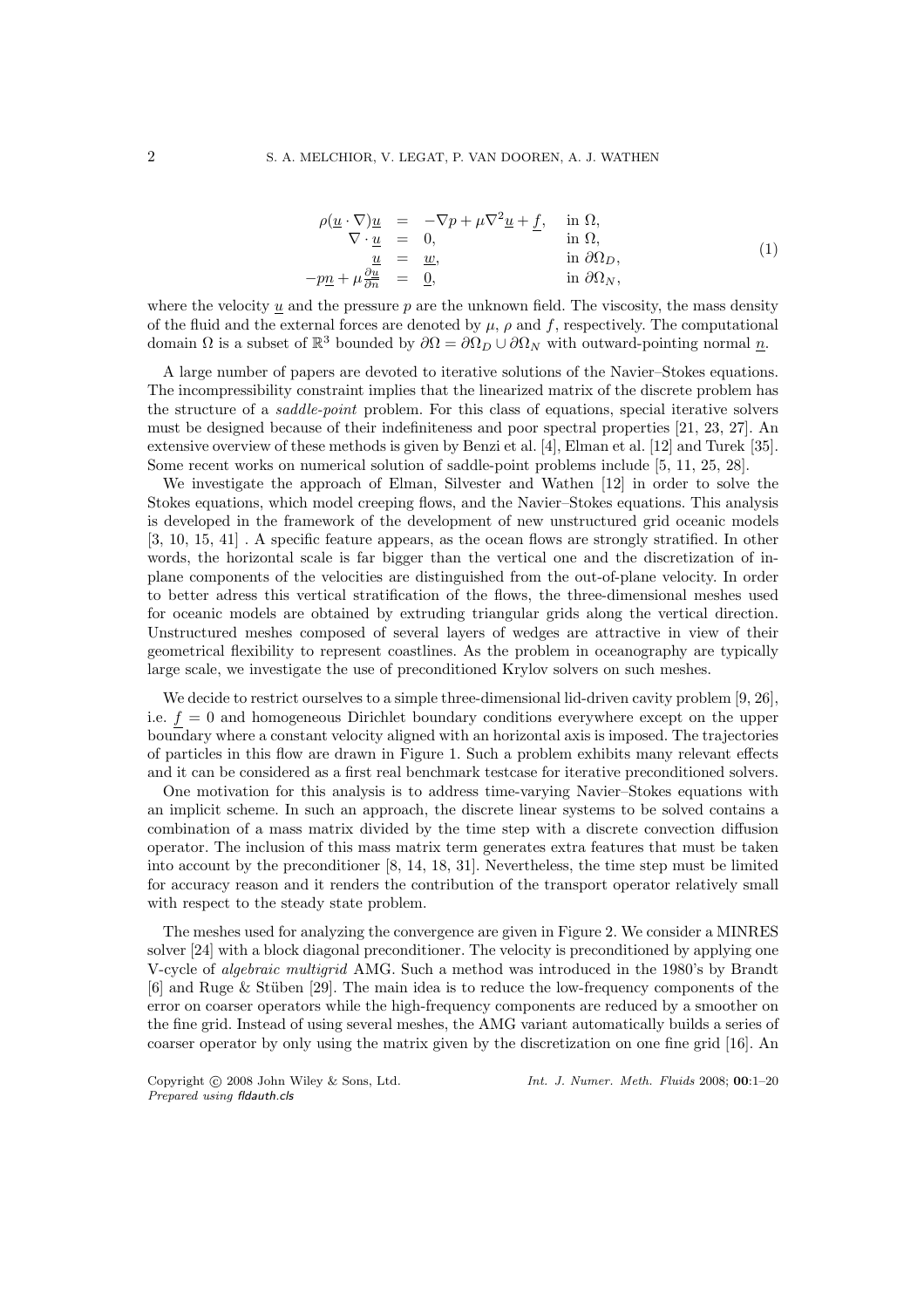

Figure 1. The trajectories of particles of the three-dimensional lid-driven cavity problem. The norm of the velocity ranging from 0 to 1 is given by the color.

| Table I. Characteristics of 4 finite element meshes and CPU time for   |
|------------------------------------------------------------------------|
| solving the Stokes equations with both direct and iterative methods on |
| each mesh.                                                             |

| $\operatorname{Mesh}$ | $#$ Wedges | $\#$ Unknowns | $\gamma^2$ |         | Direct solver   Iterative solver |
|-----------------------|------------|---------------|------------|---------|----------------------------------|
| М1                    | 192        | 3216          | 0.126286   | s       | 4 s                              |
| M2                    | 588        | 9053          | 0.124565   | 18[s]   | 10 s                             |
| M3                    | 1998       | 28717         | 0.123363   | 210[s]  | 42 s                             |
| M4                    | 4602       | 64497         | 0.121416   | 898 [s] | 114 $ s $                        |

iteration where the error is smoothed successively on each grid from the finest to the coarsest and then from the coarsest to the finest is called a V-cycle.

As far as the pressure is concerned, its preconditioner is obtained from the mass matrix Q. For cubic meshes composed of horizontal layers of wedges extruded along the vertical direction, the  $l_2$  norm of the residual converges linearly at the rate of approximately 0.73, independently of the mesh refinement. The norm of the residual is decreased to  $10^{-10}$  in approximately 60 iterations of this preconditioned MINRES solver. The characteristics of the meshes and the typical CPU times required by both the direct sparse and the iterative solvers used are given in Table I. Moreover, numerical estimations based on the relation (4) of the LBB constant  $\gamma$ is also provided [2, 7, 20].

This paper is organized as follows. The Stokes equations are first investigated as tight theoretical bounds can be derived in that case. Then, several choices in the extension of this iterative solver to the Navier–Stokes equations are discussed from numerical experiments.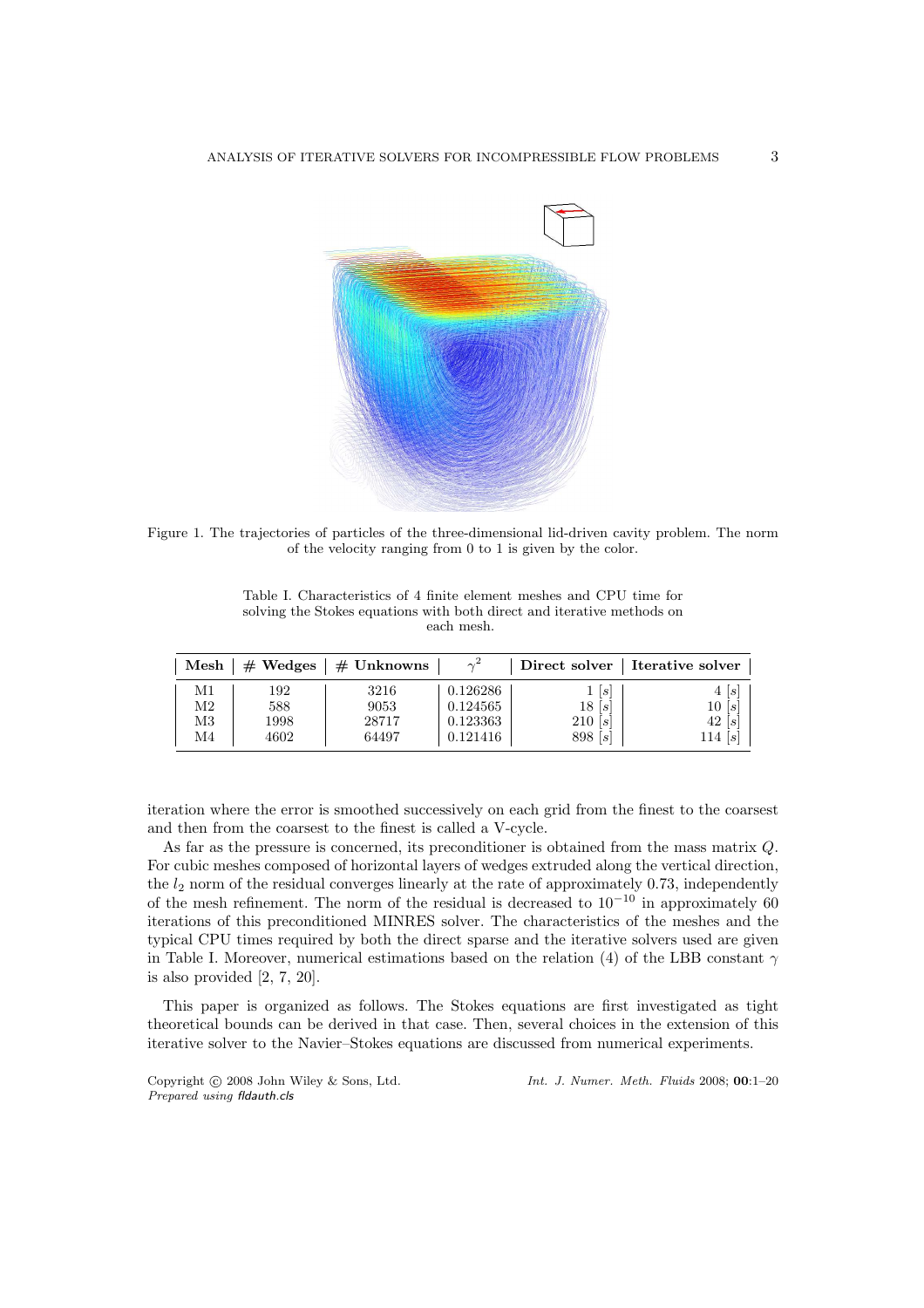

Figure 2. Convergence of the MINRES solver preconditioned with one AMG V-cycle and the mass matrix, for the Stokes equations for meshes M1, M2, M3 and M4, respectively. The rate of convergence is 0.73 on each mesh.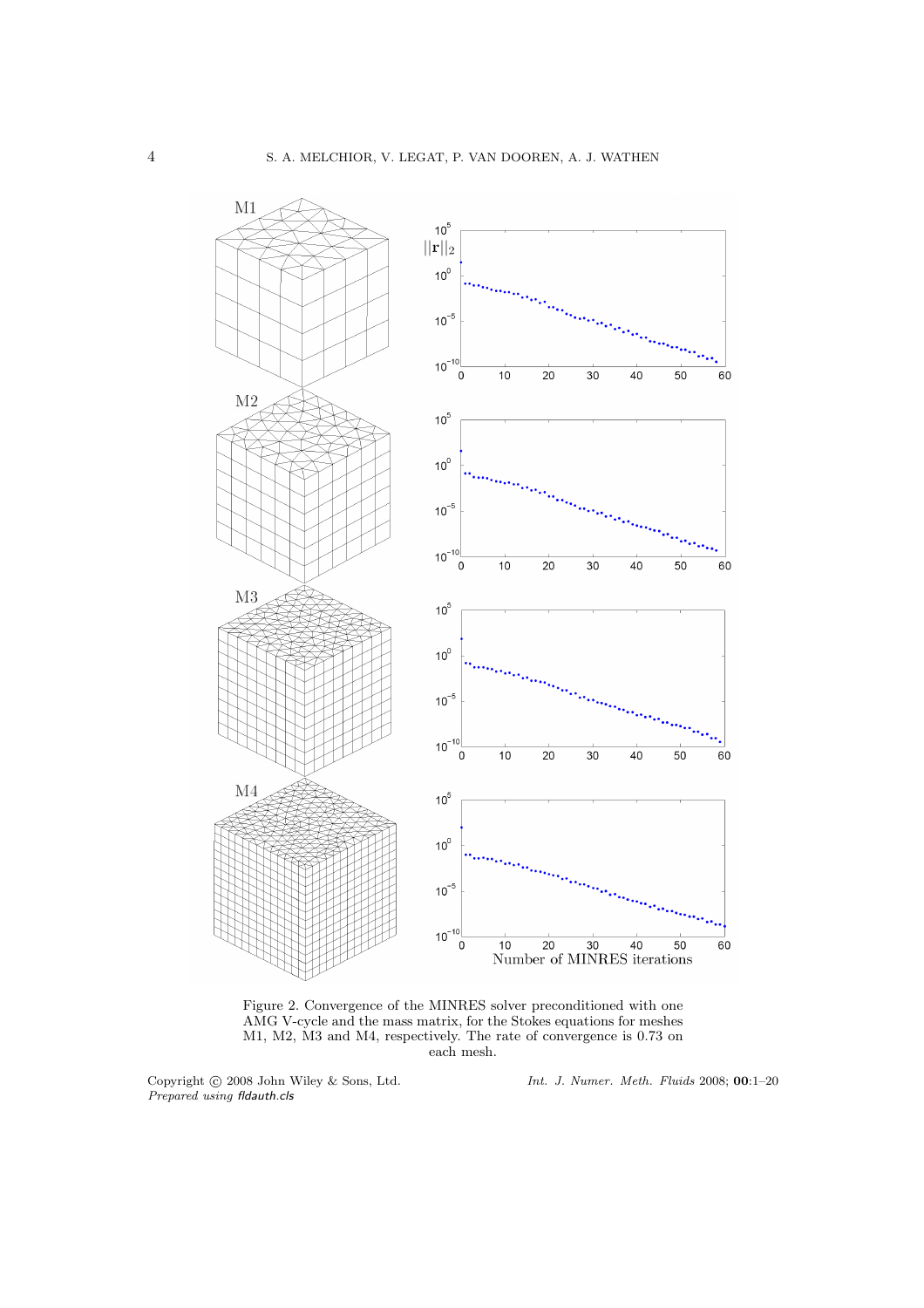## 2. PRECONDITIONED MINRES SOLVER FOR THE STOKES EQUATIONS

The finite element discretization of the Stokes equations leads to a linear system

$$
\mathcal{A}\mathbf{x} = \begin{bmatrix} A & B^T \\ B & 0 \end{bmatrix} \begin{bmatrix} \mathbf{u} \\ \mathbf{p} \end{bmatrix} = \begin{bmatrix} \mathbf{f} \\ \mathbf{g} \end{bmatrix},
$$

where A is the stiffness matrix, i.e. a discrete vectorial Laplacian operator; B and  $B<sup>T</sup>$  are the discrete negative divergence and gradient operators, respectively. This mixed formulation is the first-order optimality condition for finding the saddle-point to the Lagrangian of the Stokes problem [4]. Hence,  $A$  is indefinite even though the stiffness matrix  $A$  is symmetric and positive definite. To solve such a system, an iterative MINRES solver is in general considered because the coefficient matrix  $A$  is very large, ill-conditioned and indefinite. Moreover, this system must be properly preconditioned in order to avoid stagnation in the convergence of the norm of the residual.

An ideal preconditioner would be

$$
\mathcal{M}_* = \begin{bmatrix} A & 0 \\ 0 & BA^{-1}B^T \end{bmatrix} . \tag{2}
$$

As shown by Murphy, Golub & Wathen [22], the minimal polynomial of the preconditioned matrix  $\mathcal{T}_{*} = \mathcal{M}_{*}^{-1} \mathcal{A}$  has degree 3; this is exactly the number of iterations required for the MINRES scheme to compute the solution with this preconditioner. However, it is not useful in practice. In addition to the inversion of Laplacian operator  $A$ , the major drawback of such a preconditioner  $\mathcal{M}_*$  is that solving the negative Schur complement  $BA^{-1}B^T$  is required. Nevertheless, if  $M_A$  and  $M_{BA^{-1}B^{T}}$  are matrix representations of linear approximations of A and  $BA^{-1}B^{T}$ , respectively, then this ideal preconditioner should for practical computations be substituted by

$$
\mathcal{M} = \begin{bmatrix} M_A & 0 \\ 0 & M_{BA^{-1}B^T} \end{bmatrix}.
$$

In order to quantify the quality of both those approximations, we use the concept of *spectral* equivalence, introduced by Axelsson and Barker [1], for symmetric and positive matrices. The matrices A and  $M_A$  are said to be spectrally equivalent if there exists some constants  $\delta, \Delta > 0$ independent of the mesh size h, such that  $\forall v \neq 0$  the following condition holds:

$$
\delta \le \frac{\langle A\mathbf{v}, \mathbf{v} \rangle}{\langle M_A \mathbf{v}, \mathbf{v} \rangle} \le \Delta \ . \tag{3}
$$

This relations implies that the real intervals  $[\delta, \Delta]$  contains all eigenvalues of the preconditioned matrix  $M_A^{-\frac{1}{2}}AM_A^{-\frac{1}{2}}$ . In the special case where  $M_A$  is a preconditioner that yields a convergence of the Richardson iteration at a rate independent of h, such inequalities are satisfied. (see [12] p. 294). In this case,  $\delta = 1 - \rho$  and  $\Delta = 1 + \rho$  where  $\rho$  is the rate of convergence of this simple iterative scheme. This is the case, for instance, for one multigrid V-cycle.

*Prepared using* fldauth.cls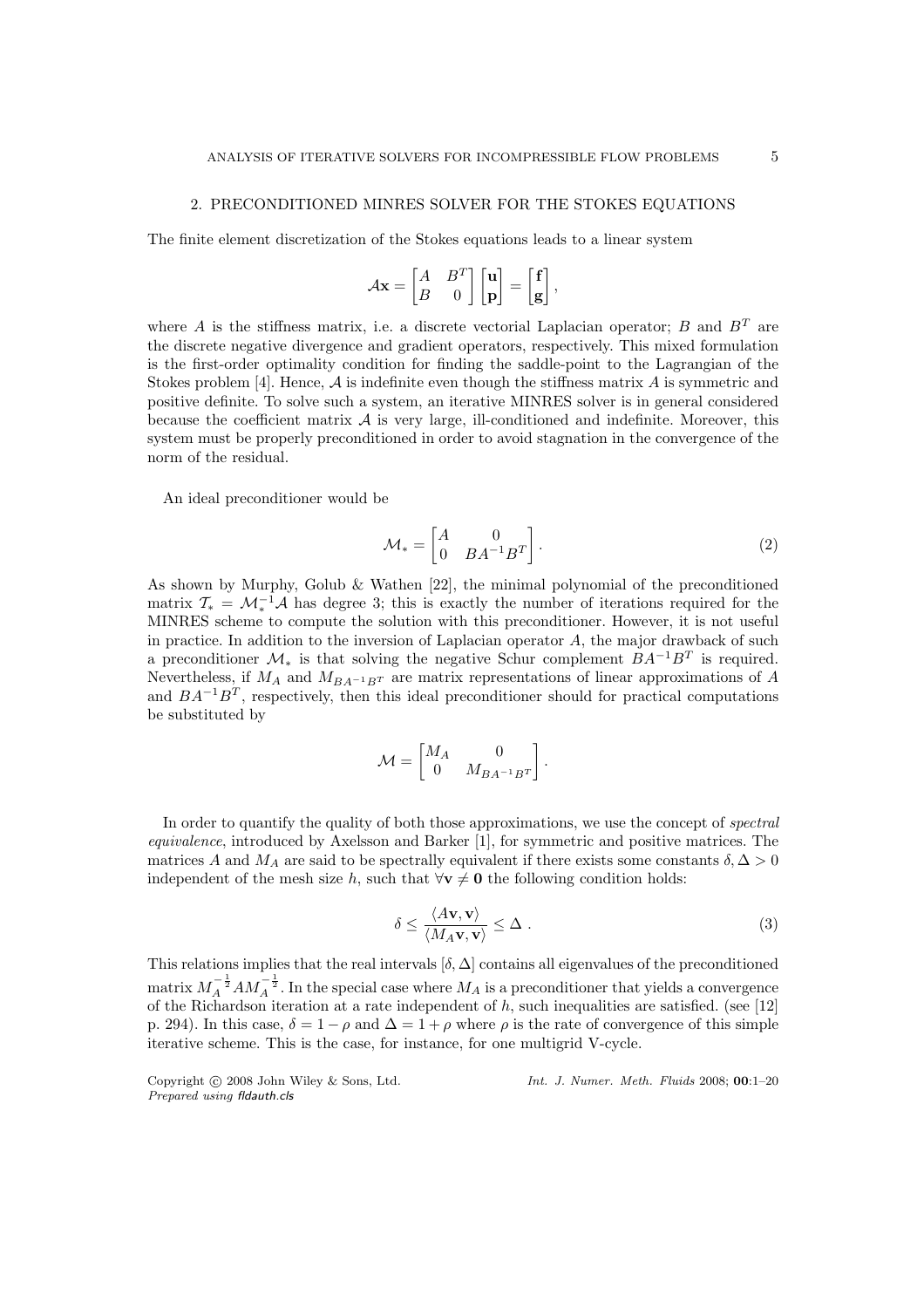The Schur complement is approximated by the pressure mass matrix Q, since as shown for example in [12]  $\forall \mathbf{q} \notin \text{ker}(B^T)$ :

$$
\gamma^2 \le \frac{\langle BA^{-1}B^T \mathbf{q}, \mathbf{q} \rangle}{\langle Q\mathbf{q}, \mathbf{q} \rangle} \le \Gamma^2,\tag{4}
$$

where  $\gamma > 0$  is the LBB constant. The estimated values of  $\gamma^2$  given in Table I for several meshes are computed as the smallest eigenvalue of  $Q^{-1}S$  as indicated by the eigenvalue interpretation of this relation. On the other hand, the ratio between the inner products with the Schur complement and the mass matrix is bounded above by  $\Gamma$  which is also independent of h. For enclosed flow, this boundedness constant satisfies  $\Gamma = 1$ ; otherwise,  $\Gamma < \sqrt{d}$  where d is the dimension of the space. Note that the kernel of  $B<sup>T</sup>$  corresponds to the hydrostatic pressure, i.e.  $q = q_0 1$ .

# 2.1. Defining a tight inclusion set that contains the preconditioned spectrum

Some theoretical bounds on the spectrum of the preconditioned matrix can be derived. Each eigenvalue  $\lambda \neq 0$  of  $\mathcal{T} = \mathcal{M}^{-1} \mathcal{A}$  lies in the inclusion set

$$
S = [-a, -b] \cup [c, d],
$$

where  $a, b, c, d$  are positive real numbers. As this matrix is indefinite, this set must include both positive and negative values. The eigenvalues of  $\mathcal{M}^{-1}\mathcal{A}$  satisfy the generalized eigenvalue problem:

$$
\begin{bmatrix} A & B^T \\ B & 0 \end{bmatrix} \begin{bmatrix} \mathbf{u} \\ \mathbf{p} \end{bmatrix} = \lambda \begin{bmatrix} M_A & 0 \\ 0 & Q \end{bmatrix} \begin{bmatrix} \mathbf{u} \\ \mathbf{p} \end{bmatrix}.
$$
 (5)

Following the approach developed in [12], we firstly decouple this system by substituting one equation into the other:

$$
B(A - \lambda M_A)^{-1}B^T \mathbf{p} = -\lambda Q \mathbf{p}, \qquad (6)
$$

$$
(A - \lambda M_A)\mathbf{u} = -B^T(\lambda Q)^{-1}B\mathbf{u}, \tag{7}
$$

for  $\lambda$  such that the inverse matrix  $(A - \lambda M_A)^{-1}$  exists. The spectral equivalence is then used to obtain spectral bounds.

Let us first consider the case  $\lambda < 0$ . In this case, the matrix  $A - \lambda M_A$  is certainly invertible and is spectrally equivalent to A:

$$
(1 - \frac{\lambda}{\Delta}) \langle A\mathbf{v}, \mathbf{v} \rangle \le \langle (A - \lambda M_A)\mathbf{v}, \mathbf{v} \rangle \le (1 - \frac{\lambda}{\delta}) \langle A\mathbf{v}, \mathbf{v} \rangle, \tag{8}
$$

as a result of the inequalities (3). The spectral equivalence between their inverse directly follows from the fact that  $\langle M_1 \mathbf{v}, \mathbf{v} \rangle \le \langle M_2 \mathbf{v}, \mathbf{v} \rangle$  is strictly equivalent to  $\langle M_2^{-1} \mathbf{v}, \mathbf{v} \rangle \le \langle M_1^{-1} \mathbf{v}, \mathbf{v} \rangle$ , for symmetric and positive definite matrices. Finally, substituting **v** by  $B^T$ **p**, the relations (8) read:

$$
(1 - \frac{\lambda}{\delta})^{-1} \left\langle A^{-1} B^T \mathbf{p}, B^T \mathbf{p} \right\rangle \le \left\langle (A - \lambda M_A)^{-1} B^T \mathbf{p}, B^T \mathbf{p} \right\rangle \le (1 - \frac{\lambda}{\Delta})^{-1} \left\langle A^{-1} B^T \mathbf{p}, B^T \mathbf{p} \right\rangle.
$$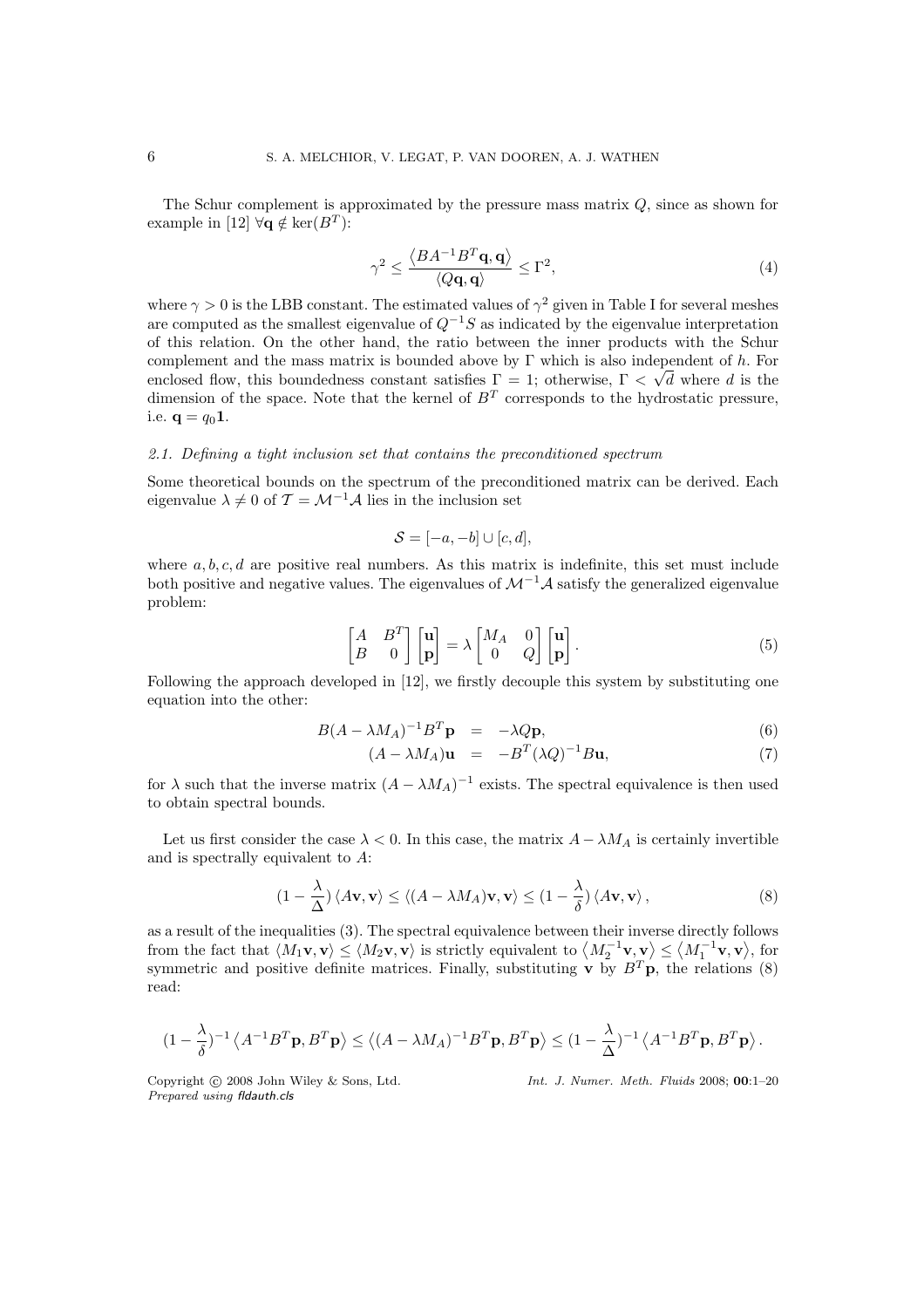The latter gives after using the relations (6) and (4):

$$
(1 - \frac{\lambda}{\delta})^{-1} \gamma^2 \langle Q\mathbf{p}, \mathbf{p} \rangle \le -\lambda \langle Q\mathbf{p}, \mathbf{p} \rangle \le (1 - \frac{\lambda}{\Delta})^{-1} \Gamma^2 \langle Q\mathbf{p}, \mathbf{p} \rangle.
$$

The second inequality implies that  $\lambda^2 - \lambda \Delta - \Delta \Gamma^2 \leq 0$ . The negative eigenvalues satisfying the latter are bounded below as:

$$
\lambda \ge \frac{\Delta - \sqrt{\Delta^2 + 4\Delta\Gamma^2}}{2} = -a \ge -\Gamma^2,\tag{9}
$$

where the lower bound on  $-a$  is obtained after the addition of  $4\Gamma^4$  inside the square root. Similarly, the first inequality implies that  $\lambda^2 - \lambda \delta - \delta \gamma^2 \geq 0$ . The negative solutions of this inequation are given by:

$$
\lambda \le \frac{\delta - \sqrt{\delta^2 + 4\delta\gamma^2}}{2} = -b < 0. \tag{10}
$$

In the case  $\lambda > 0$ , the bounds are obtained similarly; it follows from the equation (7) and the relations (3) that

$$
(1 - \frac{\lambda}{\delta}) \langle A\mathbf{u}, \mathbf{u} \rangle \le \frac{-1}{\lambda} \langle B^T Q^{-1} B\mathbf{u}, \mathbf{u} \rangle \le (1 - \frac{\lambda}{\Delta}) \langle A\mathbf{u}, \mathbf{u} \rangle.
$$

From the first inequality, it can be derived that:

$$
\lambda \ge \delta = c > 0,\tag{11}
$$

as Q and A and are positive definite. From the second inequality, we take advantage of  $\langle B^T Q^{-1}Bu, u \rangle \leq \Gamma^2 \langle Au, u \rangle$ , which corresponds to the upper bound in (4), in order to obtain  $\lambda^2 - \lambda \Delta - \Delta \Gamma^2 \leq 0$ . The latter's positive solutions satisfy:

$$
\lambda \le \frac{\Delta + \sqrt{\Delta^2 + 4\Delta\Gamma^2}}{2} = d \le \Delta + \Gamma^2. \tag{12}
$$

As a summary of the bounds  $(9)$ ,  $(10)$ ,  $(11)$  and  $(12)$ , the non-zero eigenvalues of equation (5) belongs to the inclusion set  $S$ .

$$
\lambda \in \mathcal{S} = \left[ \frac{\Delta - \sqrt{\Delta^2 + 4\Delta\Gamma^2}}{2}, \frac{\delta - \sqrt{\delta^2 + 4\delta\gamma^2}}{2} \right] \cup \left[ \delta, \frac{\Delta + \sqrt{\Delta^2 + 4\Delta\Gamma^2}}{2} \right] \tag{13}
$$

Those bounds are tight. For problems with Dirichlet boundary conditions, the constant Γ is equal to 1 while it is bounded by the square root of the dimension of the computational domain for Neumann boundary conditions [12]. If we restrict ourselves to Dirichlet boundary condition, the set (13) for the ideal preconditioner  $\mathcal{M}_{*}$  ( $\delta = \Delta = \gamma = \Gamma = 1$ ) reduces to  $\{(1 - \sqrt{5})/2\} \cup [1, (1 + \sqrt{5})/2]$ . The limits of this set are actually the three eigenvalues of  $\mathcal{T}_{*}$ which implies the three-iterations convergence. Hence, it appears that the approximation  $\mathcal M$ diffuses the discrete spectrum onto two intervals on each side of the origin.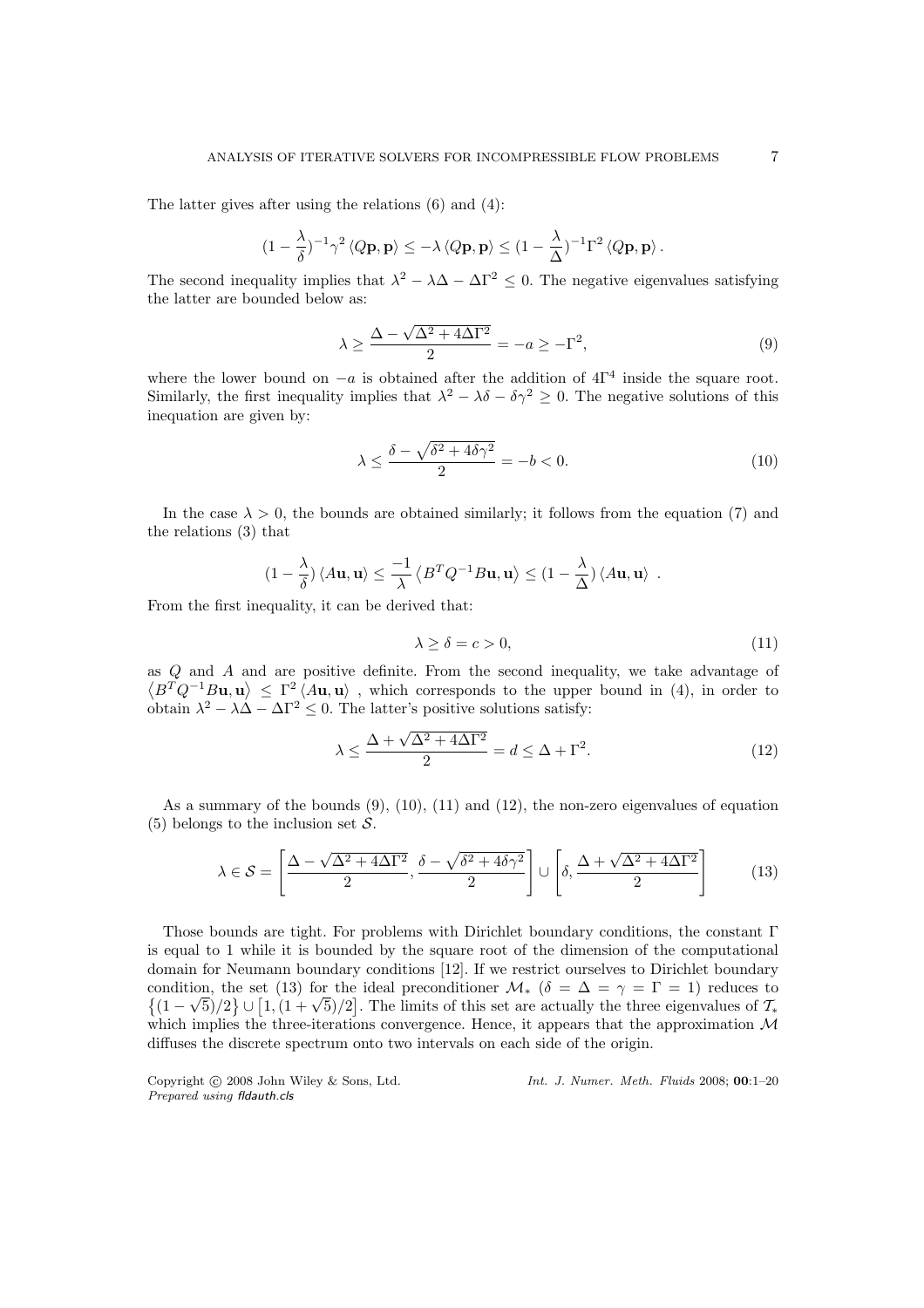

Figure 3. Spectrum of the preconditioned matrix  $\mathcal{T} = \mathcal{M}^{-1} \mathcal{A}$  with  $M_A = A$  and  $M_{BA^{-1}B^{T}} = Q$  for a series of coarse regular cubic meshes with 1, 2 and 4 layers of wedges. The theoretical bounds are indicated with vertical lines.

It is interesting to compare the theoretical bounds (13) to the spectrum obtained on several meshes. In Figure 3, the spectrum obtained in the case  $M_A = A$  (i.e. only  $\gamma \neq 1$  as it can be shown that  $\Gamma = 1$  for full Dirichlet problem) can be visualized. As it is required to compute each eigenvalue of the preconditioned matrix, it is not practical to perform computation with highly refined meshes. Therefore, we only consider a series of coarse regular cubic meshes with 1, 2 and 4 layers of wedges; the most refined mesh exhibits only 64 degrees of freedom. In order to visualize the density of the spectrum, a Gaussian with a small variance is centered on each eigenvalue. Then, this curve is obtained by taking the logarithm of the sum of all these Gaussians. Each curve is symmetric with respect to 0.5, except for the peaks around 0 and 1. Such a result is proved in [12].

In Figure 4, the distributions of the eigenvalues for the mesh M1 and for an equivalent regular mesh are compared. For the regular mesh, we observe the occurrence of two distinct eigenvalues twice as close to 1. This can be viewed as a direct consequence of a smaller LBB constant. As we will observe, it implies that the irregular mesh yields a better convergence, recalling that the spectrum is symmetric with respect to 0.5. Nevertheless, both curves are quite comparable, except the size of the gap around 1.5. In both cases, the upper theoretical bound is strongly tight.

Such an approach can be considered as a better presentation of the eigenvalue bounds presented in Elman, Silvester and Wathen [12]. Such bounds were established by Rusten and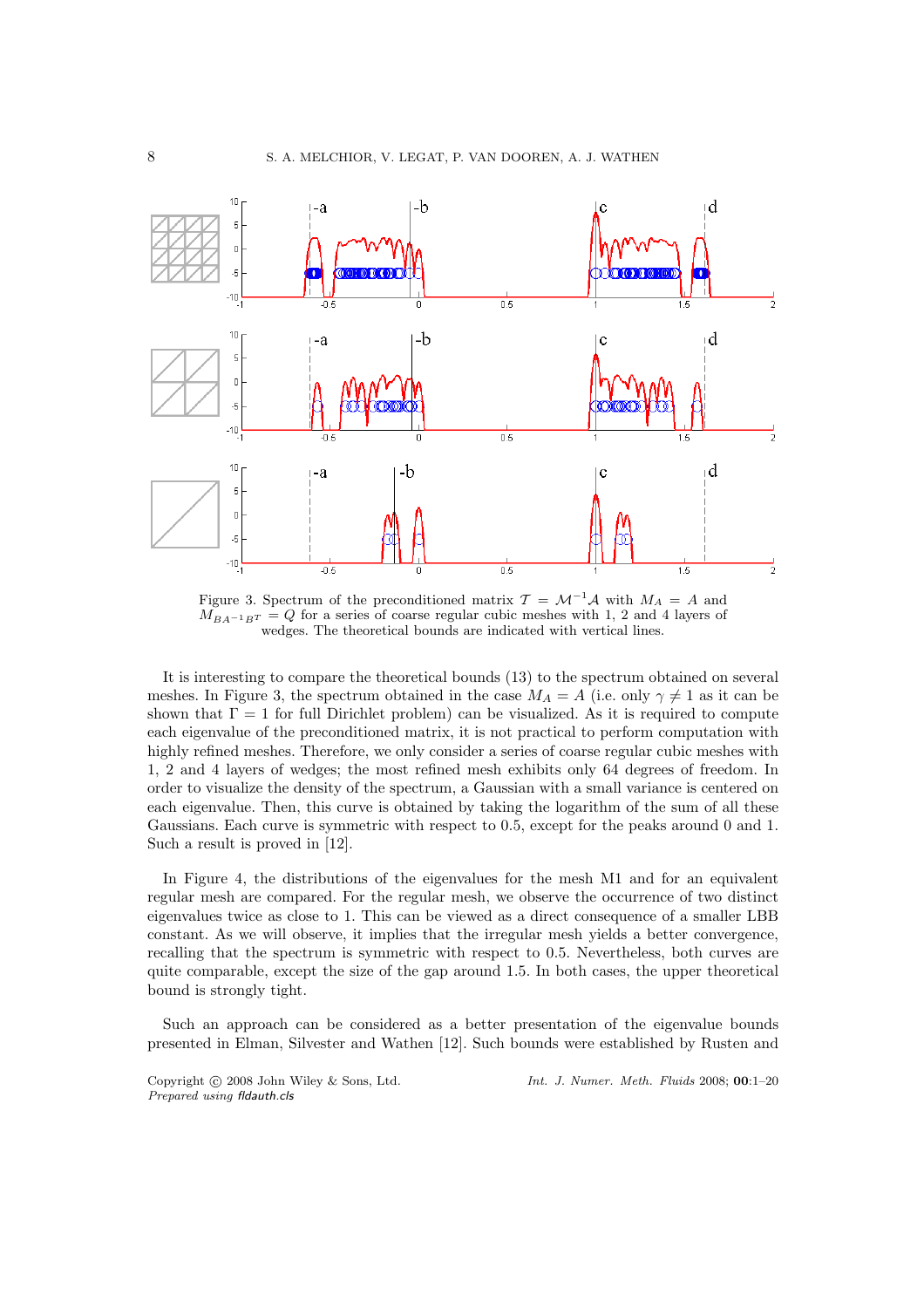

Figure 4. Close-up view of the positive eigenvalues of the preconditioned matrix  $T$  for the regular mesh with 4 layers of wedges and for the irregular mesh M1. Both meshes have approximately the same number of degrees of freedom.

Winther [30] and independently for the Stokes problem by Wathen and Silvester [33, 40].

## 2.2. From the inclusion set to a theoretical bound on the rate of convergence

The preconditioned MINRES scheme is a member of the family of Krylov subspace methods, like the conjugate gradient method (CG) [17] and the generalized minimal residual method (GMRES) [32]. The common idea behind these methods is to minimize the preconditioned residual of the linear system in the Krylov subspace  $\mathcal{K}_k(\mathcal{T}, \mathbf{r}_{(0)})$ , with respect to a norm. Due to the structure of this Krylov subspace, the following equality holds:

$$
\|\hat{\mathbf{r}}_{(k)}\| = \min_{p_k \in \Pi_k, p_k(0) = 1} \|p_k(\mathcal{T})\hat{\mathbf{r}}_{(0)}\|,\tag{14}
$$

where  $\Pi_k$  is the set of real polynomials of degree k, and  $\hat{\mathbf{r}}_{(k)} = \mathcal{M}^{-1} \mathbf{r}_{(k)}$  is the preconditioned residual. Let us assume that T is diagonalizable  $(T = \mathcal{V} \Lambda \mathcal{V}^{-1}$  where  $\Lambda$  is the diagonal matrix of the eigenvalues, and  $V$  is the matrix of the eigenvectors). It follows that

$$
||p_k(T)\mathbf{r}_{(0)}|| = ||\mathcal{V}p_k(\Lambda)\mathcal{V}^{-1}\mathbf{r}_{(0)}||
$$
  
\n
$$
\leq ||\mathcal{V}|| ||p_k(\Lambda)|| ||\mathcal{V}^{-1}|| ||\mathbf{r}_{(0)}||
$$
  
\n
$$
= \kappa(\mathcal{V}) \max_{j} |p_k(\lambda_j)| ||\mathbf{r}_{(0)}||,
$$

where  $\kappa(\mathcal{V}) \triangleq ||\mathcal{V}|| ||\mathcal{V}^{-1}||$  is the condition number of  $\mathcal{V}$ . In the cases of CG and MINRES,  $\mathcal{T}$  is symmetric and V is thus an orthogonal matrix with  $\kappa(\mathcal{V}) = 1$ .

*Prepared using* fldauth.cls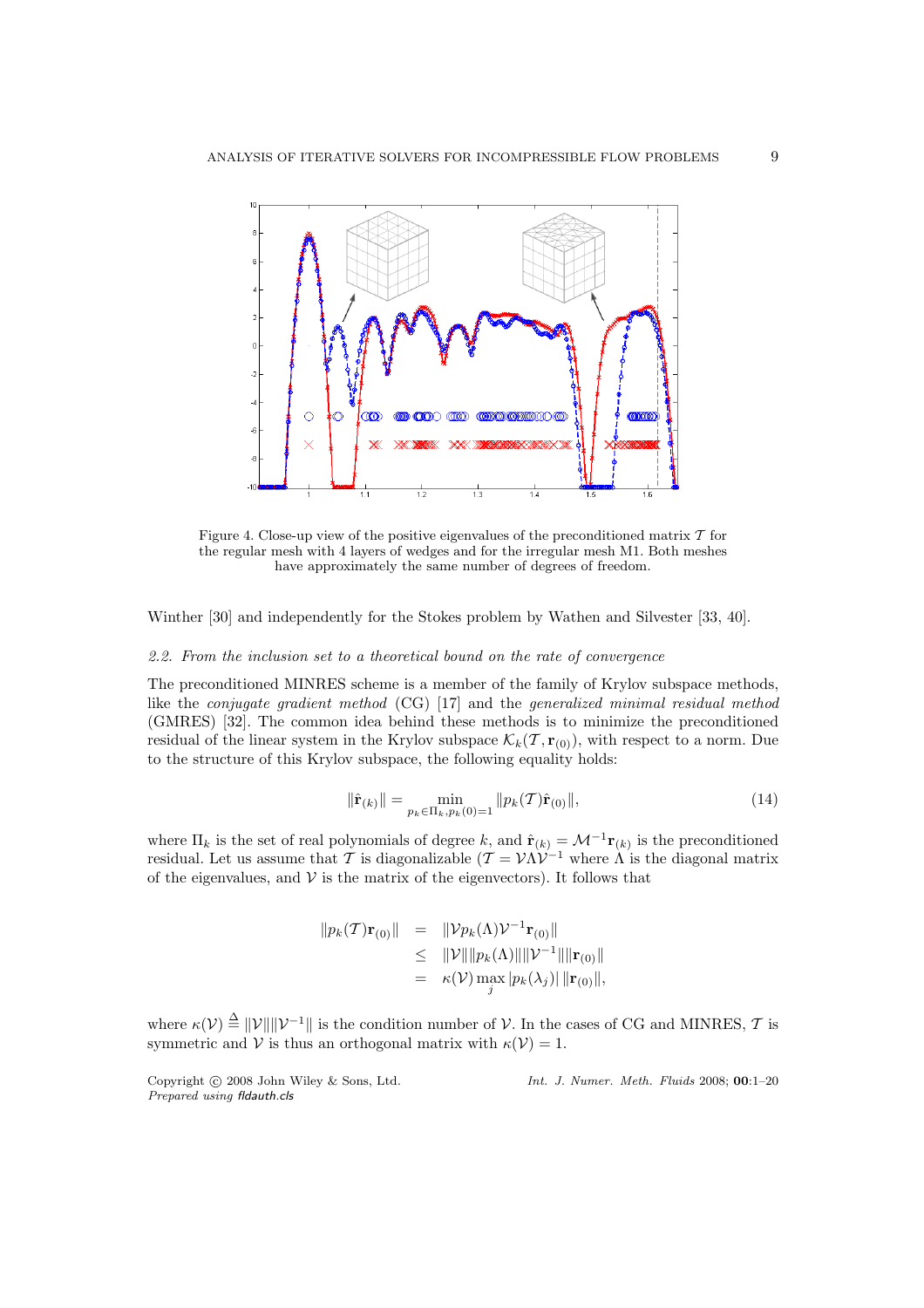The norm of the preconditioned residual at each iteration is then bounded by the solution of an optimization problem

$$
\frac{\|\hat{\mathbf{r}}_{(k)}\|}{\|\hat{\mathbf{r}}_{(0)}\|} \le \kappa(\mathcal{V}) \min_{p_k \in \Pi_k, p_k(0)=1} \max_j |p_k(\lambda_j)|. \tag{15}
$$

In general, this problem is slightly relaxed by considering it over the inclusion region  $S$ . For the Stokes equations, we can then easily estimate the rate of convergence. If both intervals have the same length, the optimal polynomial at the  $2k^{th}$  MINRES iteration is  $\tau_k(s(\lambda))/\tau_k(s(0))$ , where  $\tau_k(s)$  is the  $k^{th}$  Chebyshev polynomial and  $s(\lambda)$  is the quadratic polynomial which maps  $[-a, -b]$  as well as  $[c, d]$  on  $[-1, 1]$ . Finally, the residual at iteration 2k satisfies:

$$
\|\hat{\mathbf{r}}_{(2k)}\| \le 2\left(\frac{\sqrt{ad} - \sqrt{bc}}{\sqrt{ad} + \sqrt{bc}}\right)^k \|\hat{\mathbf{r}}_{(0)}\|.\tag{16}
$$

In Figure 5, the rate of convergence of the preconditioned residual is compared with the theoretical bounds given by (16). We successively consider the cases where  $\dot{M}^{-1}$  is  $A^{-1}$  and one algebraic multigrid (AMG) V-cycle [16], respectively. In the latter case, the values of  $\delta$  and  $\Delta$  are deduced from the observed rate of convergence  $\rho_{AMG} = 0.185$  of the multigrid V-cycles. The only difference between the case  $M_A = A$  and the ideal three-iterations preconditioner is that the mass matrix approximates the Schur complement. Nevertheless, the convergence behavior is really different: the number of iterations increases from 3 to more than 50.

Let us observe the staircase effect in the convergence behavior: the norm of the residual does not decrease at the even iterations. This can be deduced from the symmetry of the spectrum. Recalling the way the optimal polynomial is built from a Chebyshev polynomial, it is clear that the optimal polynomial of degree  $2k + 1$  is the same as the optimal polynomial of degree 2k.

When  $M_A^{-1}$  is one AMG V-cycle, the convergence is slightly deteriorated. Nevertheless the computational time decreases from 1025 [s] to 105 [s]: using a algebraic multigrid iteration is thus an efficient strategy. The staircase effect is weaker because the spectrum is no longer symmetric in that case, as illustrated by the computed limits of the inclusion set for the mesh M4:

$$
S = [-0.6469, -0.1073] \cup [0.8150, 1.8319].
$$

To apply the theoretical result (16) to this case, we have to increase the first interval to [−1.1242, −0.1073] in order to have both intervals of the same length. For both considered preconditioners, it appears that the theoretical bounds on the rate of convergence are fairly loose. This is partly due to the relaxation which gives the same length to both intervals, especially in the case with the AMG V-cycle.

## 3. PRECONDITIONED GMRES SOLVER FOR THE NAVIER–STOKES EQUATIONS

The Picard linearization of the discrete Navier–Stokes equations yield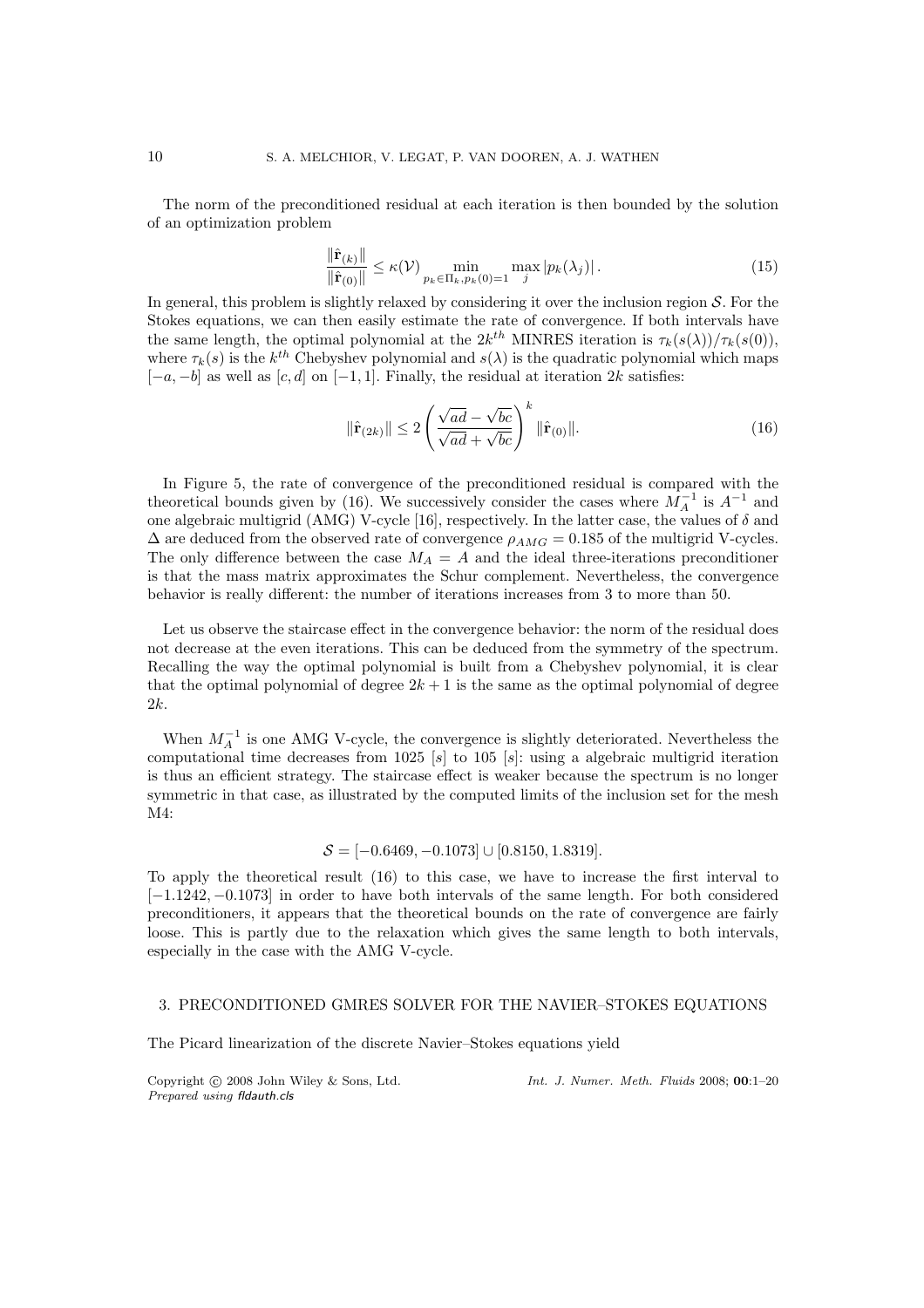

Figure 5. Convergence of the preconditioned MINRES solver and the corresponding theoretical bounds for two different  $M_A$ , for the Stokes lid-driven cavity with the mesh M4. The preconditioned residual norm  $\|\mathbf{r}\|_{\mathcal{M}^{-1}}$  is shown. The Schur complement is approximated by the mass matrix.

$$
\mathcal{A}\mathbf{x} = \begin{bmatrix} F & B^T \\ B & 0 \end{bmatrix} \begin{bmatrix} \mathbf{u} \\ \mathbf{p} \end{bmatrix} = \begin{bmatrix} \mathbf{f} \\ \mathbf{g} \end{bmatrix}
$$
 (17)

where F is the linear combination  $\mu A + \rho N$  of the Laplacian operator and the linearized convection term. Since the coefficient matrix of this system is not symmetric, the MINRES method is replaced by the GMRES method. As illustrated in Figure 6, the computation of the solution of the Navier–Stokes equations with a preconditioned iterative solver requires a hierarchical interconnection of methods. At least four different levels can be distinguished. The outer loop consists of nonlinear iterations. Each of the latter requires to solve a linear system. Therefore, the inner loop is the preconditioned Krylov subspace method which computes its solution. Applying the inverse of the preconditioner requires to apply three operations. They can be either simple multiplication, one V-cycle of a multigrid scheme or the composition of three operators.

## 3.1. Block structure of the preconditioner

For the Stokes problem and the MINRES method, a symmetric and positive definite block diagonal preconditioner is used. Now, it is no longer required for the preconditioner to be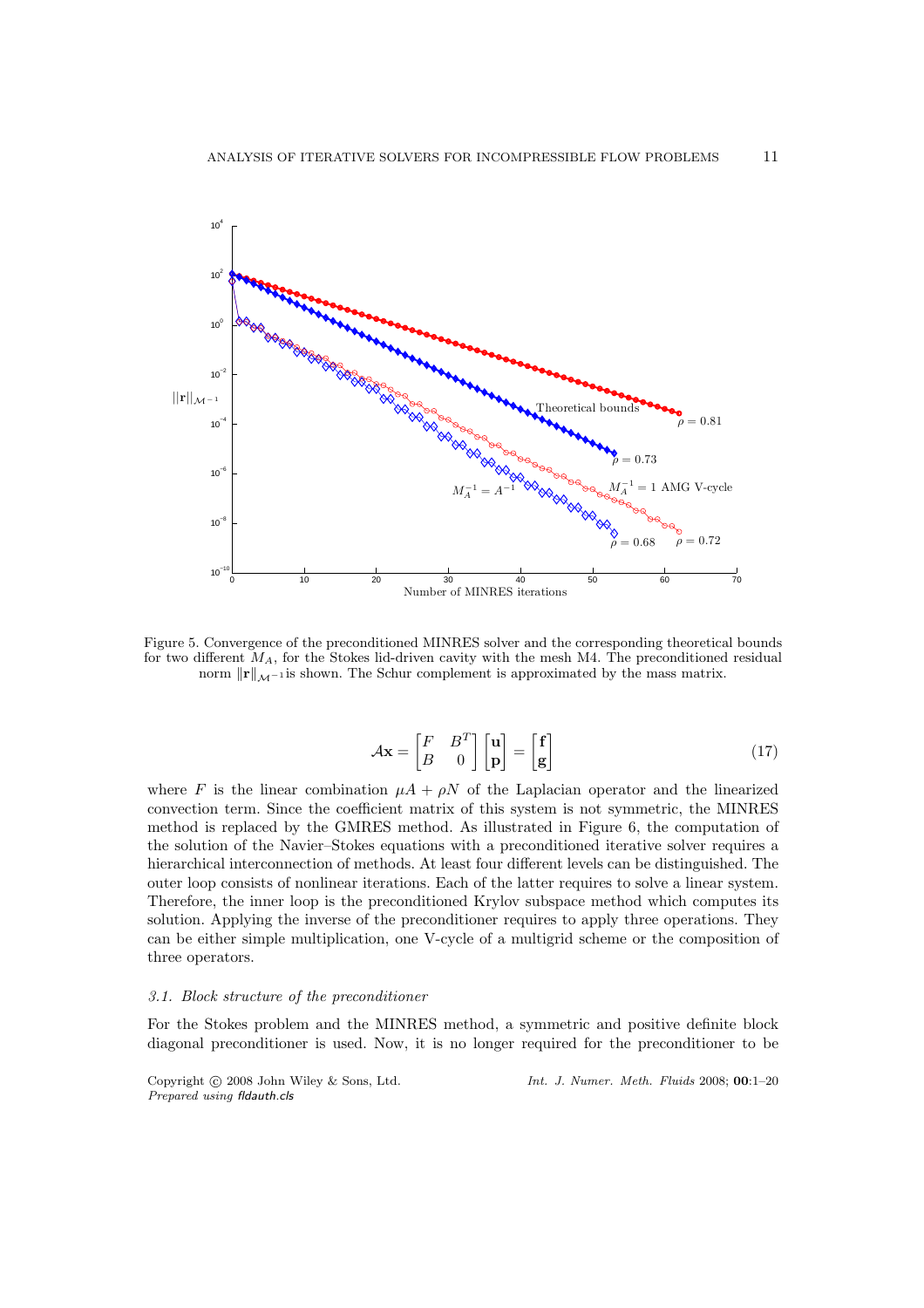

Figure 6. Structure of the nested iterations in the solver of the Navier–Stokes equations.

symmetric and positive definite with the GMRES method applied to the Navier–Stokes equations. Note that the only extra cost between block triangular and block diagonal preconditioners is a simple sparse matrix multiplication.

On one hand, an ideal block upper triangular preconditioner would be

$$
\mathcal{M}_U = \begin{bmatrix} F & B^T \\ 0 & -S \end{bmatrix},\tag{18}
$$

where  $S = BF^{-1}B^{T}$  is the negative Schur complement of the linearized matrix. It would achieve an excellent convergence as was observed for the ideal Stokes preconditioner (2). The minimum polynomial of the preconditioned matrix has degree 2; this is exactly the number of iterations required for the GMRES scheme to compute the solution with this preconditioner. Indeed, the matrix

$$
\mathcal{T}_U = \mathcal{M}_U^{-1} \mathcal{A} = \begin{bmatrix} I + F^{-1}B^TS^{-1}B & F^{-1}B^T \\ -S^{-1}B & 0 \end{bmatrix}
$$

satisfies  $(\mathcal{T}_U - \mathcal{I})^2 = 0$ . The low rank matrix  $\mathcal{T}_U - \mathcal{I}$  can be written as  $[F^{-1}B^T - I]^T [S^{-1}B I]$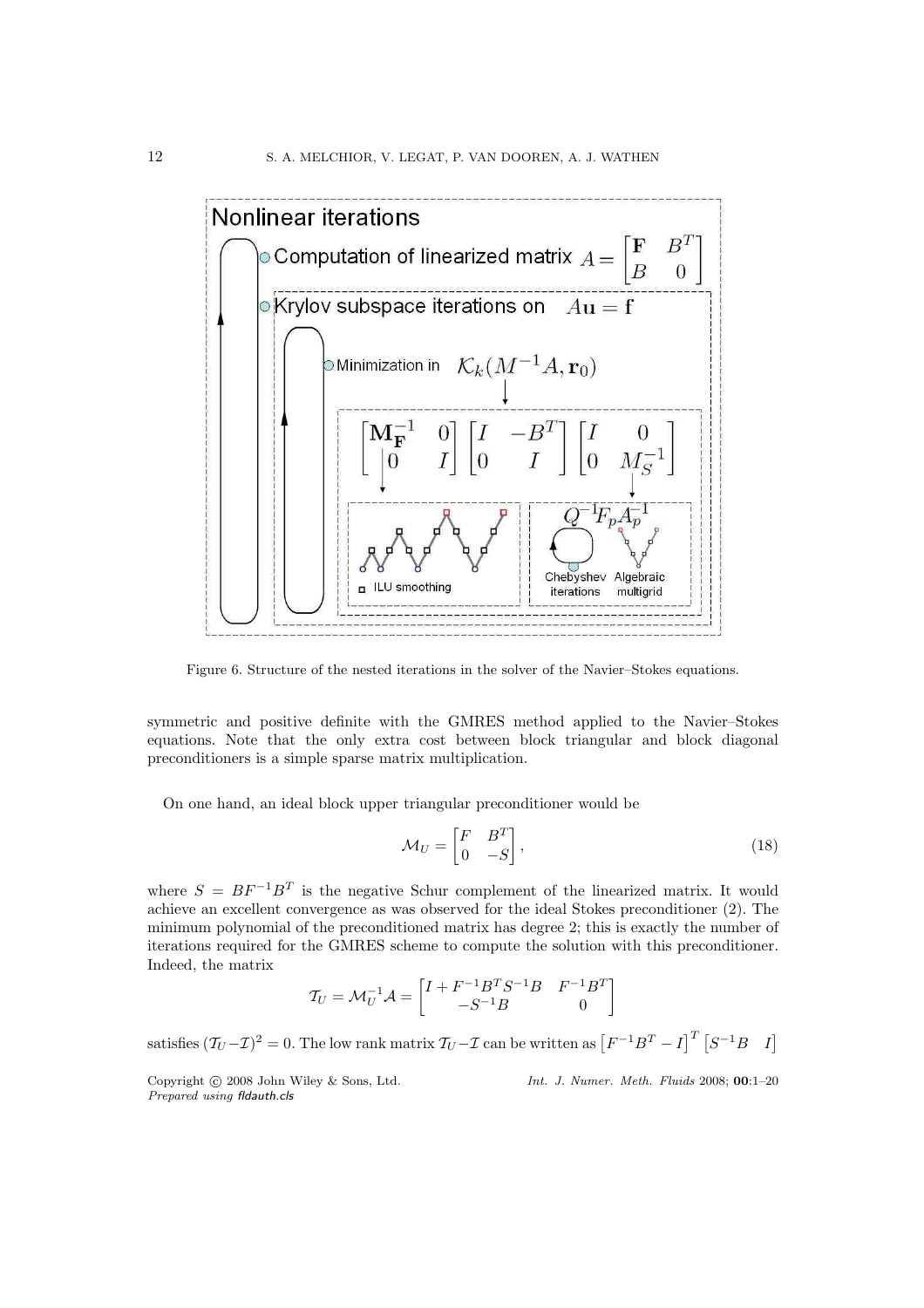and it follows from the definition of  $S$  that

$$
\begin{bmatrix} F^{-1}B^T \ -I \end{bmatrix} \underbrace{\begin{bmatrix} S^{-1}B & I \end{bmatrix} \begin{bmatrix} F^{-1}B^T \ -I \end{bmatrix}}_{S^{-1}BF^{-1}B^T - I} \begin{bmatrix} S^{-1}B & I \end{bmatrix} = 0.
$$

On the other hand, an ideal block lower triangular preconditioner would be

$$
\mathcal{M}_L = \begin{bmatrix} F & 0 \\ B & -S \end{bmatrix} . \tag{19}
$$

It would also achieve excellent convergence as the matrix

$$
\mathcal{T}_L = \mathcal{M}_L^{-1} \mathcal{A} = \begin{bmatrix} I & F^{-1}B^T \\ 0 & I \end{bmatrix}.
$$

satisfies  $(T_L - \mathcal{I})^2 = 0$ . In Figure 7, almost the same convergence behavior is observed for both preconditioners. Intuitively, this might be understood as the same operations are applied but in a different order. Moreover,  $\mathcal{M}_L^T = \mathcal{M}_U$  in the Stokes case.

The only eigenvalue of  $\mathcal{T}_L$  and  $\mathcal{T}_U$  is  $\lambda = 1$  but its geometric multiplicity is smaller than its algebraic multiplicity. If the sign in front of the matrix  $S$  is changed, the spectrum now consists in a set of eigenvalues −1 and 1 whose geometric and algebraic multiplicity are equal. For any selection of sign, convergence would be achieved in two iterations for both choice of sign. However, it is no longer the case when approximations are used. The inclusion regions of the spectrum will evolve from a point to a non-degenerated area in the complex plane. If the minus sign is chosen, as in equation (18) and (19), there will be only one region in the right half-plane, instead of one in each half plane with the opposite sign. The bound (15), with the maximization relaxed over the inclusion region, indicates that the former choice might yield faster convergence.

Moreover, the preconditioned matrix has been written so far with the preconditioner applied on the left side  $\mathcal{T} = \mathcal{M}^{-1}\mathcal{A}$ . Instead of solving the equation  $\mathcal{M}^{-1}\mathcal{A}x = \mathcal{M}^{-1}\mathbf{f}$ , right preconditioning consists in finding  $y = Mx$  such that  $AM^{-1}y = f$ . One advantage of this alternative is that the preconditioned norm is not different from the norm of the true residual  $f - Ax$ . Therefore, the effect of distorted norm which could give a wrong impression of convergence does not exist in this case. In the previous strategy for the Stokes problem, the MINRES method actually solves the equation  $\mathcal{H}^{-1}\mathcal{A}\mathcal{H}^{-T}(\mathcal{H}^T\mathbf{x}) = \mathcal{H}^{-1}\mathbf{f}$ , where  $\mathcal H$  is obtained from a theoretical decomposition for positive definite matrix  $\mathcal{M} = \mathcal{H}\mathcal{H}^T$ , like for instance the Cholesky factorization. Such a factorization is not needed in practice. Hence, there is neither discussion about the side of preconditioning, nor about the sign of the Schur complement since this block must be positive definite.

As far as the spectrum is concerned, there is no difference between both possibilities of preconditioning,  $\mathcal{M}^{-1}\mathcal{A}$  and  $\mathcal{AM}^{-1}$ . Indeed, the eigenvalues are invariant under the similarity transformation, i.e the multiplication on the left by a matrix, and on the right by its inverse. However, the eigenvectors, which are the columns of the matrix  $\mathcal V$  in the diagonalization of the preconditioned matrix  $T = V \Lambda V^{-1}$ , are different. Since the condition number of V appears in the bound (15) for the convergence of general Krylov methods, one of the sides might be more efficient.

*Prepared using* fldauth.cls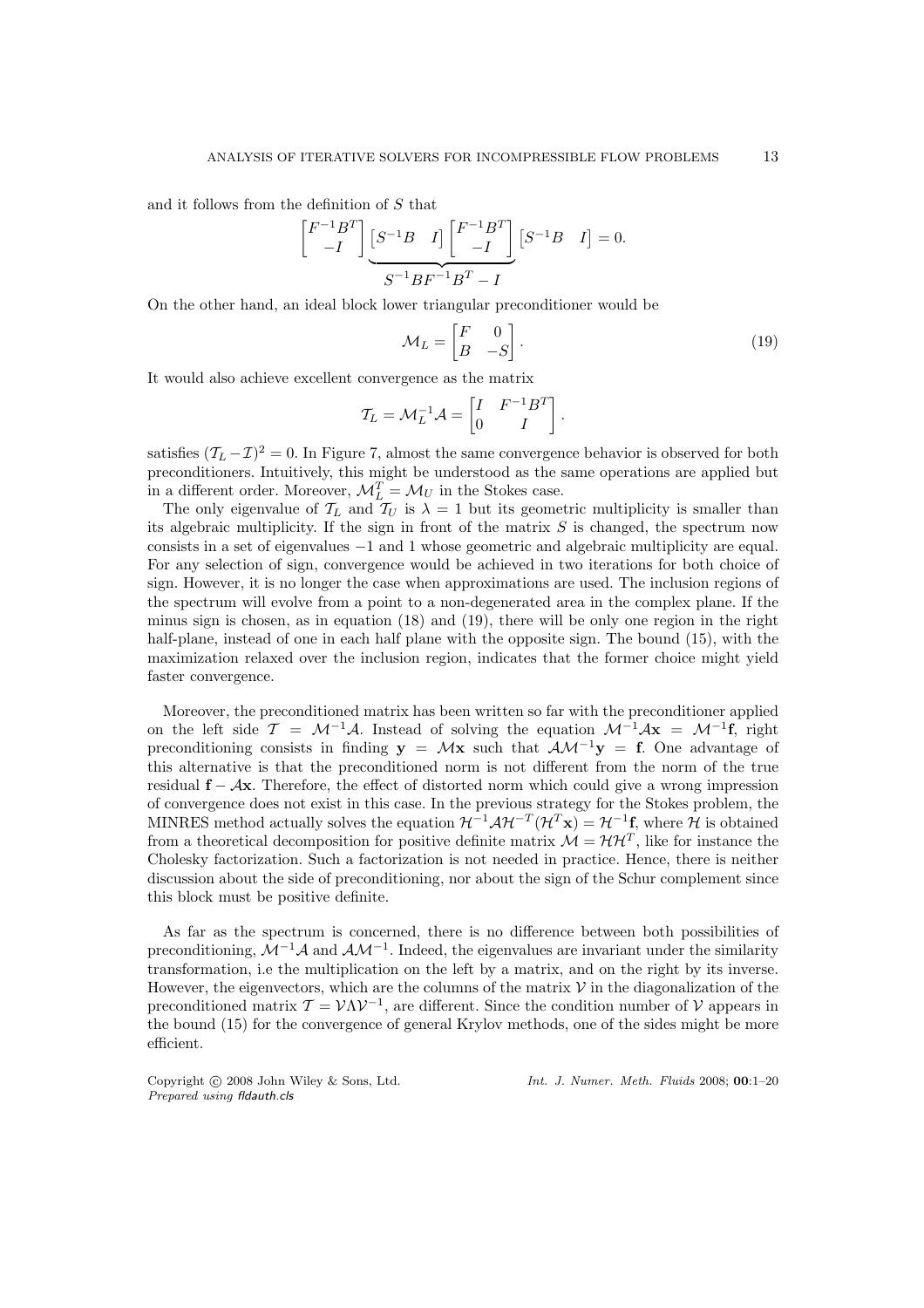

Figure 7. Convergence of the GMRES solver, with upper and lower triangular preconditioners, for several Stokes problems on the mesh M4.  $F$  and  $S$  are approximated in the preconditioner by 1 AMG V-cycle and the mass matrix, respectively. The true residual norm  $\|\mathbf{r}\|_2$  is shown.

One way to compare both possibilities would be to evaluate the non-normality of the preconditioned matrix, since normal matrices satisfy  $\kappa(\mathcal{V}) = 1$ . The Frobenius norm of the difference  $\mathcal{N}(T) = T T^T - T^T T$  is a possible measure of non-normality; its value is 0 for normal matrix according to their definition. This measure can be improved by normalizing it, as  $\|\mathcal{N}(T)\|_F/\|T\|_F^2$ , so it is scale-invariant. This value is twice as small in the case of left-preconditioning, which indicates that this choice would be more interesting. Nevertheless, this difference is not sufficiently large to draw such a conclusion. A good discussion about the choice of a measure of non-normality can be found in Trefethen and Embree [34]. Another possible measure is  $\|\mathcal{N}(T)\|_F / \|T^2\|_F$ . This quantity is also scale-invariant and goes to infinity if  $\mathcal{N}(\mathcal{T}) \to \infty$ , unlike  $\|\mathcal{N}(\mathcal{T})\|_F / \| \mathcal{T}\|_F^2$ , which is  $\leq 2$ .

Both the questions of the sign in front of the Schur complement and of the preconditioning side are investigated on Figure 8. The latter shows for the four possibilities the convergence of the preconditioned GMRES solver when the approximation proposed for the Stokes problem are used instead of  $F$  and  $S$  in this preconditioner. This result tends to confirm that the minus sign in front of the Schur complement is more efficient, whatever the side of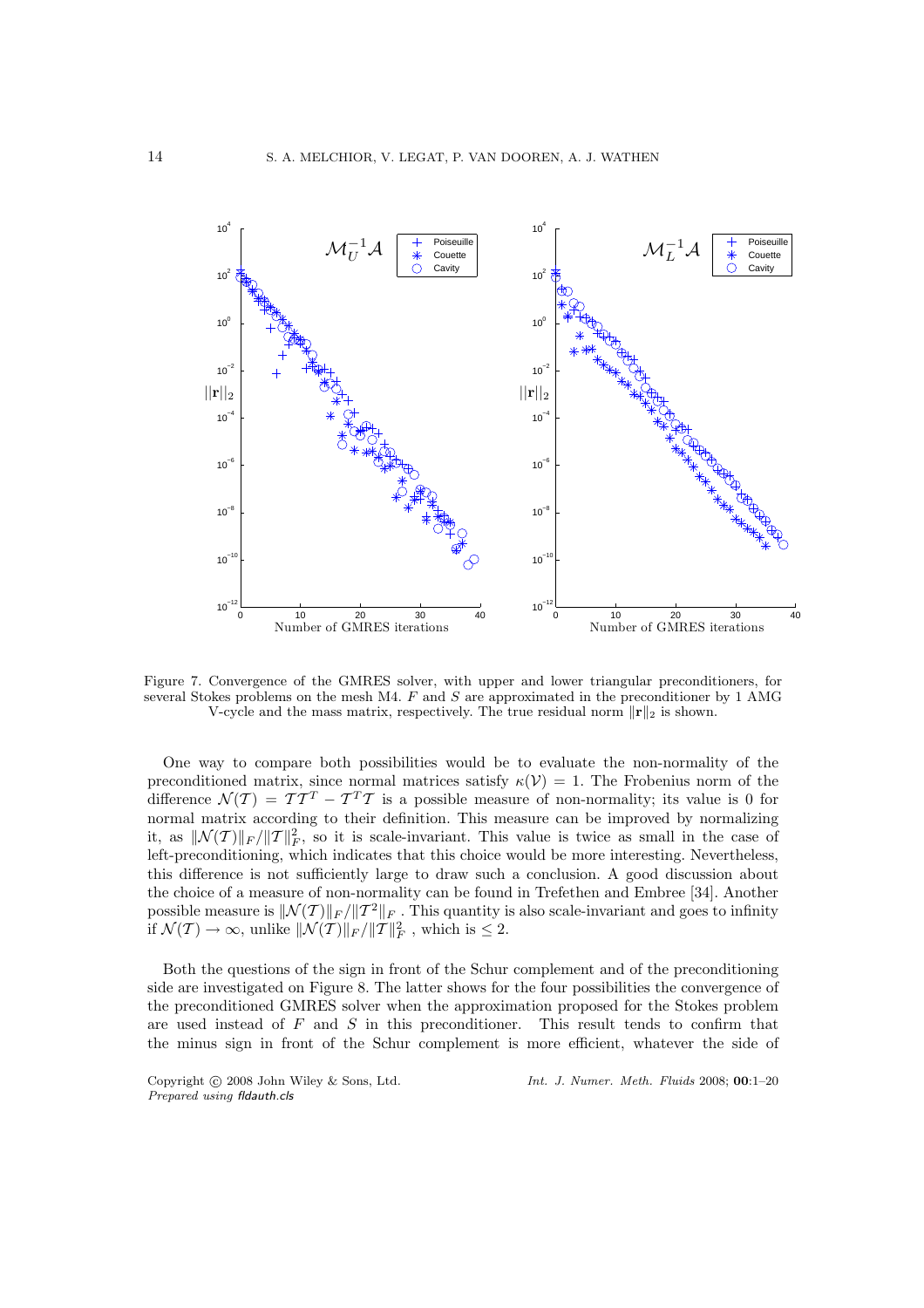

Figure 8. Convergence of the true residual norm  $\|\mathbf{r}\|_2$  with the GMRES solver on the Stokes lid-driven cavity flow on the mesh M4.  $\ddot{F}$  and  $S$  are approximated in the preconditioner by 1 AMG V-cycle and the mass matrix, respectively

preconditioning. Because of the difference between the geometric and algebraic multiplicities, this change of sign does not modify the number of iterations to solve the ideally preconditioned system, even though the number of distinct eigenvalues is reduced from 2 to 1. However, it improves significantly the rate of convergence when approximations are used for the practical preconditioner.

Whatever preconditiong side is chosen, the observed rate of convergence is 0.53 in the minus case and 0.67 otherwise. Indeed, the relation (15) indicates that the eigenvalue spectrum solely determines the evolution of the upper bound on the norm of the residual at each iteration and by extension, an upper bound on the rate of convergence. However, nothing prevents the norm of the residual to be smaller than the upper bound; in other words, the number of iterations does not only depend on the eigenvalue spectrum. It appears that preconditioning on the right-hand side yields a faster convergence thanks to the gap in the norm of the residual at the first iteration. This empirical observation does not confirm the trend indicated by the measure of non-normality.

The  $l_2$  norm of the residual can increase through one iteration in the case of left preconditioning. The convergence is not monotonic because the GMRES method actually minimizes the norm of the preconditioned residual  $\|\mathbf{r}\|_{\mathcal{M}^{-1}}$  which is thus distorted [38]. For the sake of completeness, the convergence of the same computations but observed in the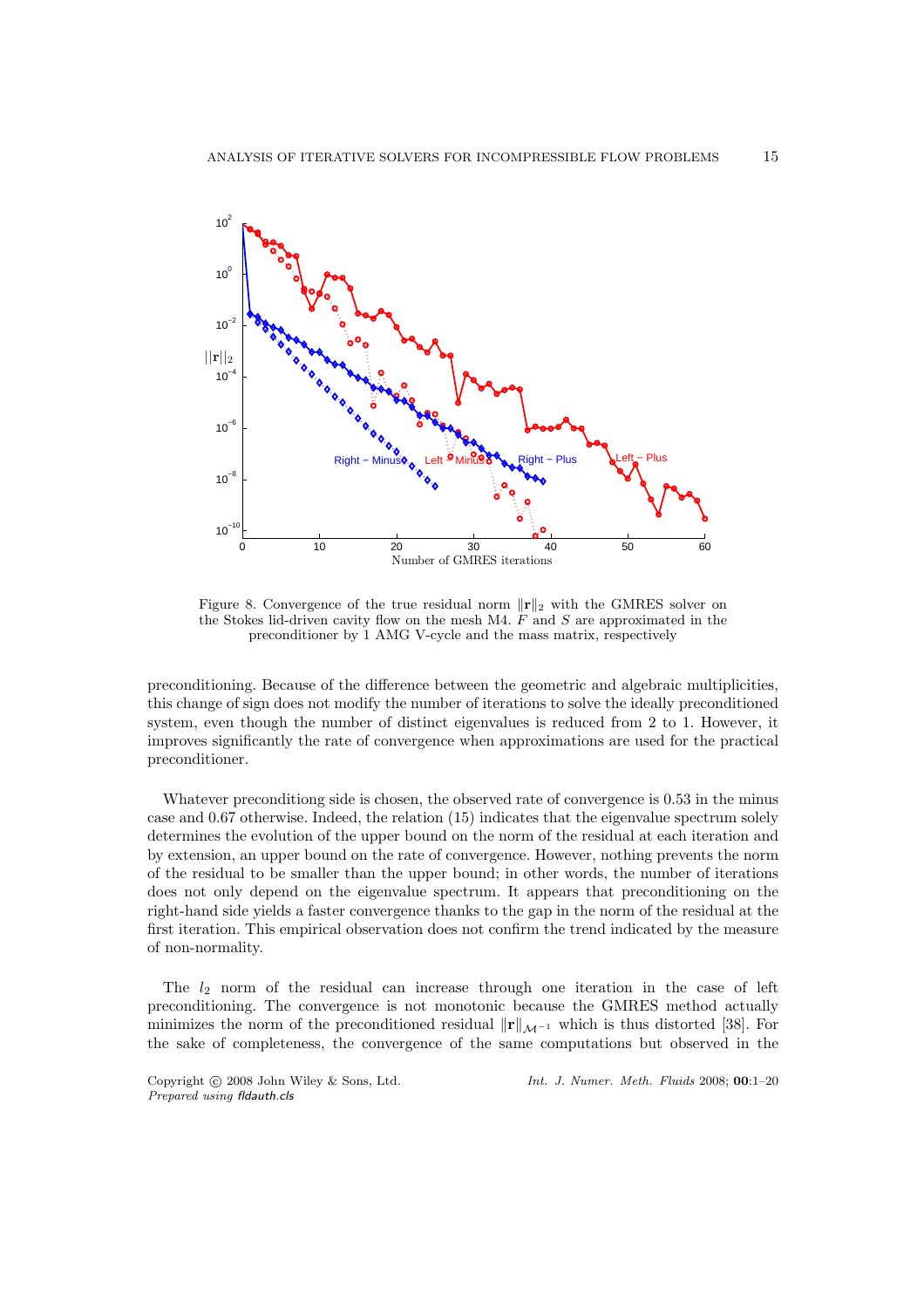

Figure 9. Convergence of the preconditioned residual norm  $\|\mathbf{r}\|_{\mathcal{M}^{-1}}$  with the GMRES solver on the Stokes lid-driven cavity flow on the mesh M4.  $\ddot{F}$  and  $S$  are approximated in the preconditioner by 1 AMG V-cycle and the mass matrix, respectively

preconditioned norm of the residual is shown in Figure 9. The termination criterion used is a relative tolerance on the preconditioned norm of  $10^{-10}$ .

One may observe that the rate of convergence to solve the Stokes equation is faster for the GMRES solver with the block triangular preconditioner. This does not mean that the symmetric strategy with MINRES can be forgotten. The theoretical bounds set the latter in a reliable framework. Moreover, the MINRES algorithm is a short-term recurrence which works only with 3 vectors while the GMRES method needs to keep in memory all vectors computed for one Gram-Schmidt orthogonalization per iteration.

# 3.2. Approximation to the Schur complement

For the Navier–Stokes equations, preconditioners of the Schur complement can be deduced from the assumption that a discrete version of the commutator between some convection– diffusion and mixed first-order differential operators is small. Choosing the latter as the gradient operator yield the formulation initally proposed by Kay, Loghin & Wathen [19]

$$
M_S = A_p F_p^{-1} Q,\t\t(20)
$$

called the pressure convection–diffusion preconditioner. The matrix  $A_p$  is a discrete Laplacian operator built in the pressure space. In order to approximately solve a system with this sparse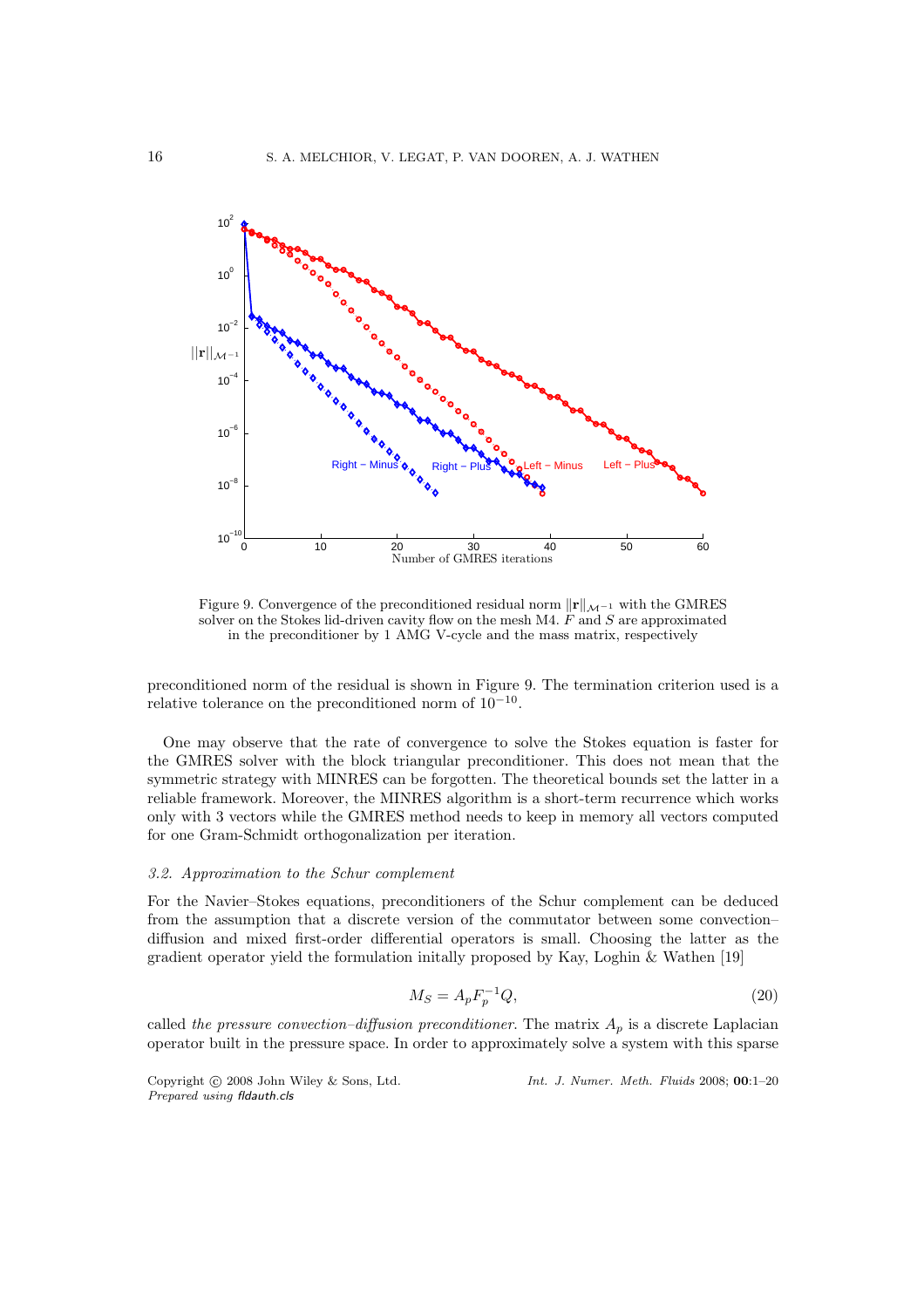matrix, one AMG V-cycle can be efficient. The nonsymmetric matrix  $F_p$  is the analog, in the pressure space, of the operator F from the Picard linearization. Based on intuition, one can think that both matrices somehow have the same non-normality; this part of the preconditioner is essential to take the convection term into account. Note that the matrix  $F_p$  is involved in one multiplication since only  $M_S^{-1}$  has to be applied.

Both these matrices are not involved in the discrete linearized system; one major issue is the boundary conditions used in their definition. As the three-dimensional lid-driven cavity problem is an enclosed flow,  $A_p$  and  $F_p$  corresponds to discretizations where Neumann conditions are imposed and are thus singular; this seems reasonable since the mean value of the pressure is free in such a case. For problems with inflow and outflow boundary, it is shown in [13] that considering the commutator with the divergence operator and using, e.g., Robin conditions can help obtaining a better approximation.

Finally, Q is the mass matrix in the pressure space, whose inversion is, in fact, approximated. Only a few iterations of the Chebyshev Semi Iterative method (see Varga [36] pp. 149–156), preconditioned by its diagonal  $D_{\mathcal{Q}}$ , are completed (see [39]). This scheme is an efficient Krylov subspace iteration that is constant and linear, which is needed to ensure convergence of GMRES. Otherwise, one should use FGMRES; this might be attractive even though it does not enjoy the same theoretical convergence properties as GMRES. Eigenvalue bounds, required as parameters of the Chebyshev Semi Iterative method, are given by the spectral bounds of the local mass matrix (see Wathen [37]). The computation of these bounds for the linear wedge elements shows that:

$$
\frac{1}{4} \le \frac{\langle Q\mathbf{p}, \mathbf{p} \rangle}{\langle D_Q \mathbf{p}, \mathbf{p} \rangle} \le 3.
$$

Since this element is the Cartesian product of a triangle by an interval, the values of these bounds can be deduced from the bounds for these lower-dimensional elements. In fact, the local mass matrix for the wedge element is equal to the Kronecker productof the equivalent matrices for the one-dimensional and the two-dimensional elements. Their spectrum and their eigenvectors are also linked by Kronecker products; each eigenvalue of the local mass matrix for the wedge element is the product of an eigenvalue for the triangle (either 0.5 or 2) with an eigenvalue for the interval (either 0.5 or 1.5).

The inverse of the mass matrix has a two-fold goal: scaling and unsmoothing. Indeed, the integration on each element bring an extra scaling proportional to its mesh size in the block of the discretized system. Moreover, applying the latter has the effect of averaging the values of the continuous differential operator between the nodes and their close neighbors. The mass matrix is somehow a generalization of the identity matrix that includes this scaling and smoothing property. Hence, applying its inverse somehow improves the approximations used in the discrete version of the commutator. The way it is applied to derive  $M<sub>S</sub>$  in [19] and [13] can be interpreted in a least square sense. Nevertheless, the other choices of ordering obtained by permuting the position of the mass matrix are also valid.

We studied the six different possibilities for solving the Stokes equations, the Oseen problem and for the inversion of their Schur complement. For the Stokes problem, the preconditioner  $M<sub>S</sub>$ would be a scaled pressure mass matrix if the matrix  $A_p$  could be inverted exactly. However, the latter is singular and thus its inverse  $\hat{A}_p^{-1}$  is approximated by 1 AMG V-cycle. It may seem irrelevant to apply pressure convection–diffusion preconditioning on the Stokes problem, but it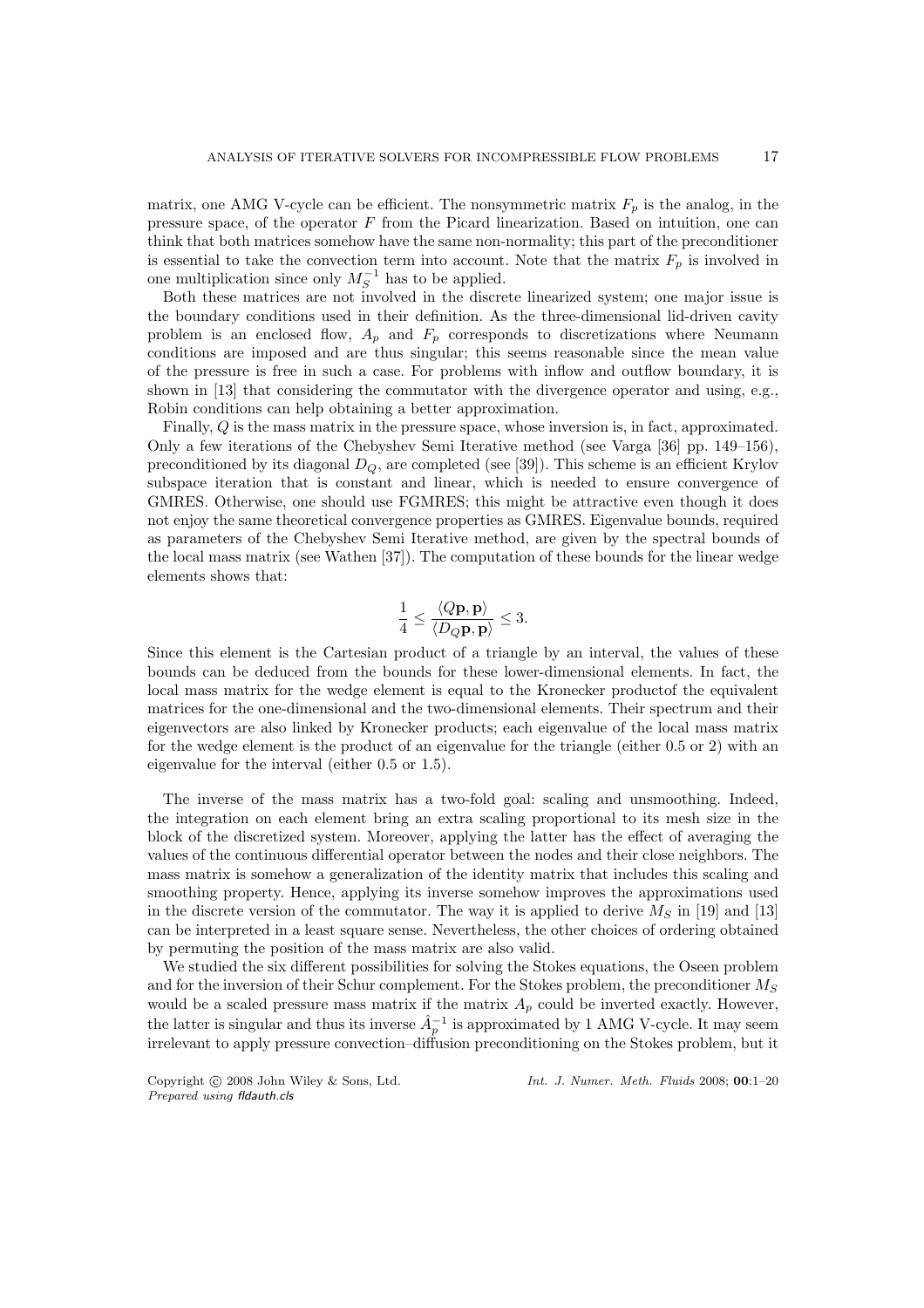Table II. Comparison between the convergence rate using the scaled mass matrix and the convergence rate using the six possible orderings in the definition of the pressure convection–diffusion preconditioner, for solving the Stokes equations and for the inversion of its Schur complement.

| Ordering                                                                                                                                          | Convergence rate                                                                                                                                                                              |  |
|---------------------------------------------------------------------------------------------------------------------------------------------------|-----------------------------------------------------------------------------------------------------------------------------------------------------------------------------------------------|--|
| $Q^{-1}F_p\hat{A}_p^{-1}$<br>$\hat{A}_p^{-1}F_pQ^{-1}$<br>$Q^{-1}\hat{A}_p^{-1}F_p$<br>$F_p \hat{A}_p^{-1} Q^{-1}$<br>$F_p Q^{-1} \hat{A}_p^{-1}$ | equivalent to scaled mass matrix<br>nearly equivalent to scaled mass matrix<br>slower than scaled mass matrix<br>stagnation of the true residual norm<br>stagnation of the true residual norm |  |
| $1^{-1}Q^{-1}F_p$                                                                                                                                 | no iteration                                                                                                                                                                                  |  |

Table III. Comparison between the norm of the preconditioned residuals and the true residuals at each iteration using the six possible orderings in the definition of the pressure convection–diffusion preconditioner, for solving the Stokes equations, the Oseen problem and the inversion of their Schur complement.

| Ordering                      | Preconditioned residual norm            |  |
|-------------------------------|-----------------------------------------|--|
| $Q^{-1}F_{p}\hat{A}_{p}^{-1}$ | equivalent to true residual norm        |  |
| $A_p^{-1}F_pQ^{-1}$           | nearly equivalent to true residual norm |  |
| $Q^{-1}\hat{A}_p^{-1}F_p$     | a bit distorted                         |  |
| $F_p \hat{A}_p^{-1} Q^{-1}$   | distorted norm                          |  |
| $F_p Q^{-1} \hat{A}_p^{-1}$   | distorted norm                          |  |
| $\hat{A}_n^{-1} Q^{-1} F_n$   | highly distorted norm                   |  |

is nevertheless possible and the fact that the matrices do not commute necessarily makes the different choices distinct. A summary of the observation sorted from the best to the poorest is given in Table II and Table III.

There are no clear explanations of these different results; nevertheless, intuition can be used to find some interpretations. The last three orderings are clearly inefficient. Even if the GMRES method manages to reduce the preconditioned norm of the residual, the norm of the true residual of the system remains approximately constant. One could have foreseen that the matrix  $F_p$  and  $A_p$  cannot be separated since, together, they form the nonsymmetric correction to the Schur complement approximation for the Stokes equations.

The first three orderings are all acceptable. The best one is the ordering proposed initially which fits the scaled mass matrix perfectly. The second one is also efficient; the common feature of these two is that the matrix  $F_p$  is in the middle. It seems reasonable that both are somehow equivalent since, in the Stokes case, one is the transpose of the other.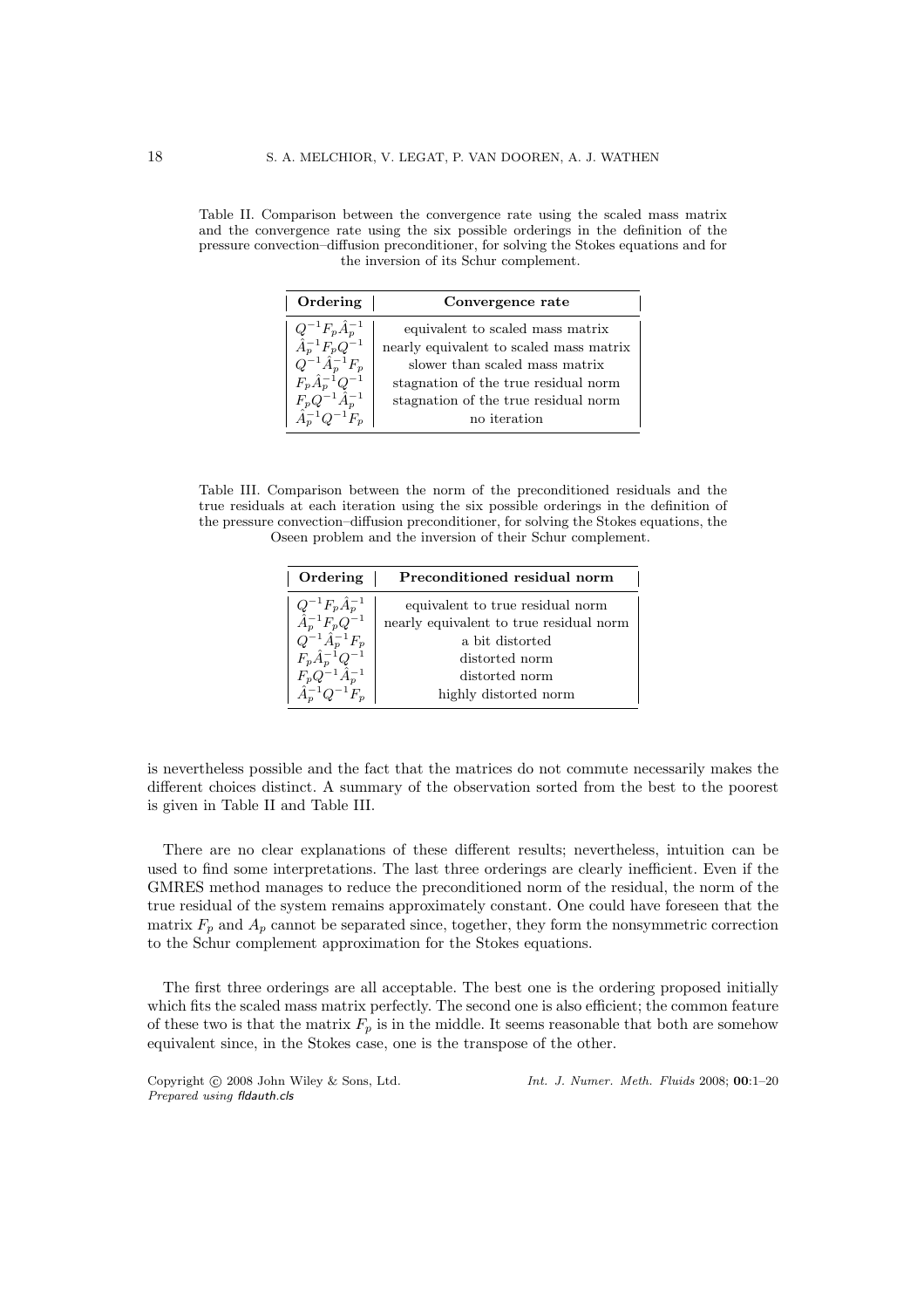

Figure 10. Convergence of the GMRES solver to compute the second Picard iterate, with the preconditioner using one AMG V-cycle for  $M_F$  and  $M_S = A_p F_p^{-1} Q$ , for several Reynolds numbers on the mesh M4.

## 3.3. Numerical results

In Figure 10, the convergence of the GMRES solver to compute the second Picard iterate is shown for the three-dimensional lid-driven cavity problem at different  $Re \leq 500$ . The preconditioner uses one AMG V-cycle and the pressure convection–diffusion preconditioner  $A_p F_p^{-1} Q$  as approximation of the convection-diffusion operator and of the negative Schur complement, respectively. The evolution with the Reynolds numbers of the number of iterations to reach convergence can be visualized on Figure 11. If the matrix  $A_p$  could be inverted exactly, the product  $F_p^{-1}A_p$  would yield a scaled identity matrix for the Stokes problem. Therefore, it can be seen as a nonsymmetric correction to this approximation of the Schur complement for the Navier-Stokes equations. It appears that the number of iterations increases rather linearly with the mass matrix while a curve fitting with a power law gives an experimental exponent of approximately  $\frac{3}{5}$  for the pressure convection–diffusion preconditioner. This shows that this modification of  $M<sub>S</sub>$  significantly improves the convergence of the GMRES solver.

The value for  $Re = 500$  is ignored in the curve fitting because the behavior of the iterative solver is very different. Around  $Re = 300$ , new physics begins to emerge in the form of detachment from the upstream side-wall of the separation line between the primary core and the secondary eddies. It is interesting to observe that this critical value for the Reynolds number has a similar impact on the iterative scheme and on the physical observations from the transient flows obtained numerically [9]. The flow appears to remain laminar in the range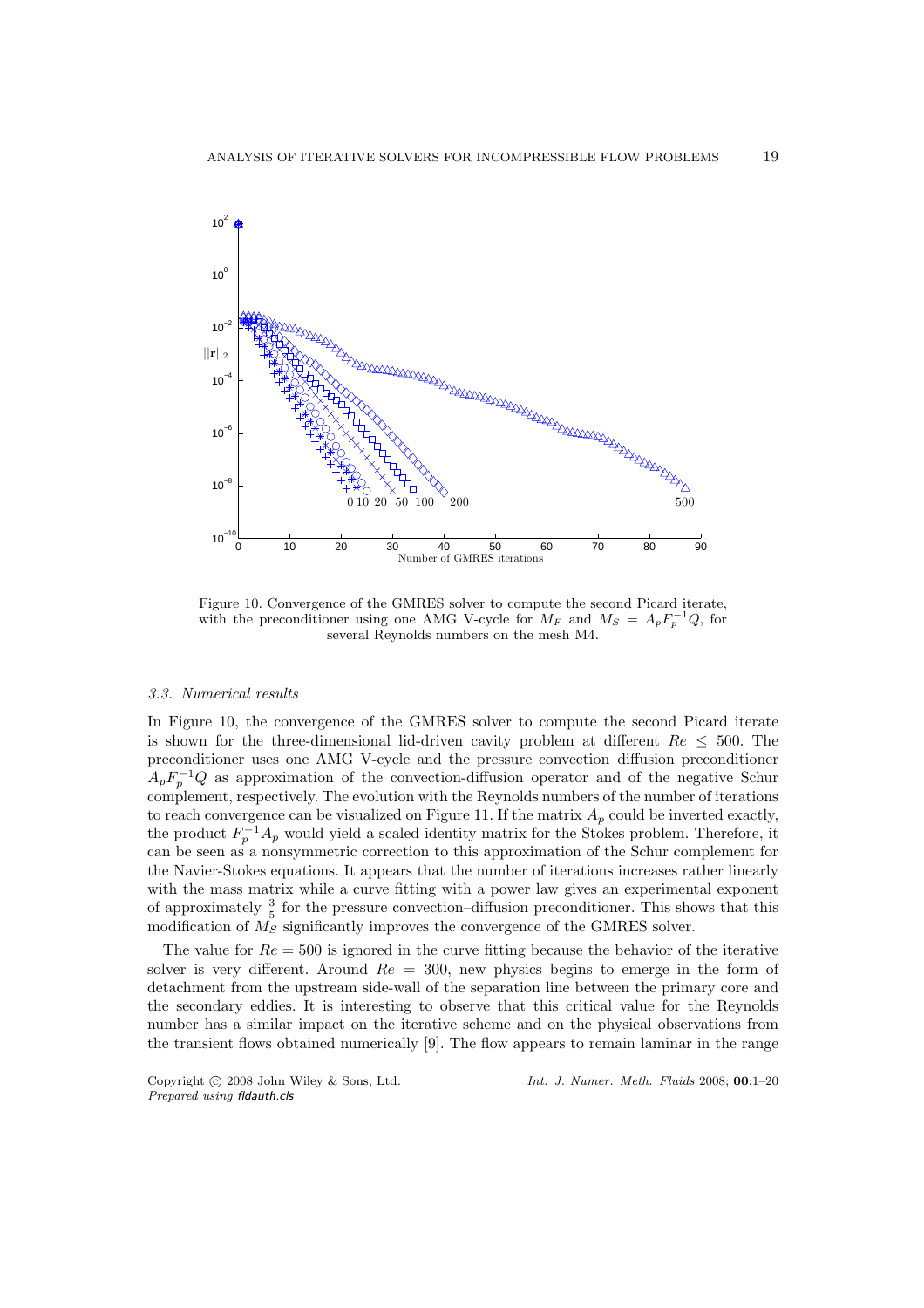

Figure 11. Number of GMRES iterations in order to reach a relative tolerance of  $10^{-10}$ , in function of the Reynolds number for both approximations of the Schur complement on the mesh M4. A curve fitting of  $\Delta n$ , the increase in the number of iterations compared to the case  $Re = 0$ , is given for the pressure convection–diffusion preconditioner.

 $1 < Re < 1200$ , with vortices forming around  $Re = 1300$ .

# 4. CONCLUSIONS

A Krylov solver for the discrete Stokes equations is presented. The MINRES method preconditioned using the mass matrix and the algebraic multigrid yields a convergence independent of the mesh size. Hence, the complexity for solving this linear system is linear with respect to the number of unknowns. Tight theoretical bounds on the spectrum of the preconditioned matrix are derived and provide a better understanding of the behavior of the technique. A new symmetrical and simpler proof of such bounds is given. Convergence analysis exhibits some specific features : in particular, a better convergence is observed for irregular meshes that seems to better transfer local information into the iterative scheme.

The generalization of this iterative method to the linearized Navier–Stokes equations is discussed on the basis of numerical experiments. Firstly, the MINRES method must be substituted by another Krylov solver that is suitable for any matrices as the coefficient matrix is nonsymmetric. We choose the GMRES scheme as it computes the optimal solution in each successive Krylov subspaces. Secondly, a symmetric positive definite preconditioned is not

*Prepared using* fldauth.cls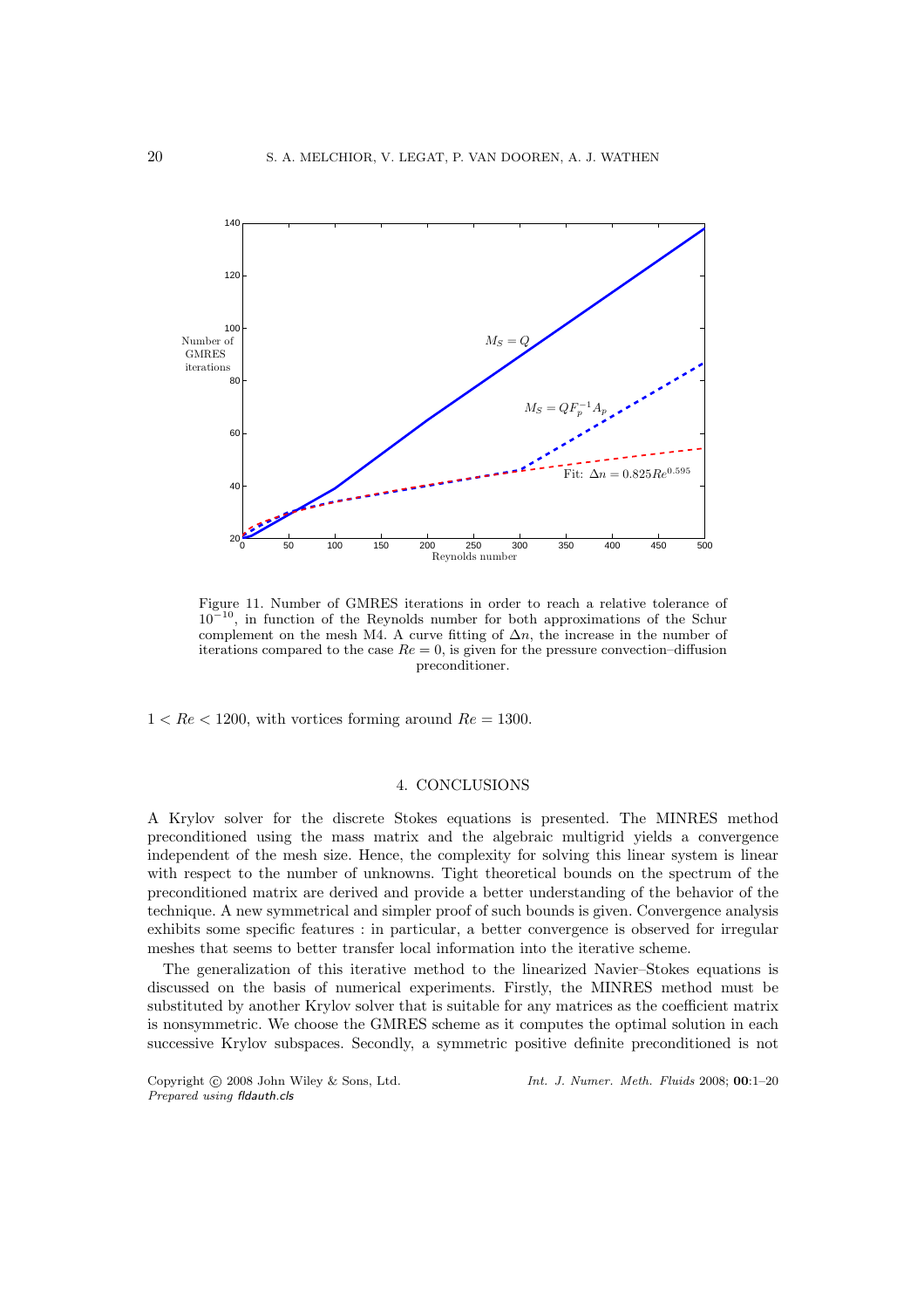required by GMRES. Hence, the block diagonal preconditioner can be replaced by a block triangular one that improves significantly the rate of convergence with a simple sparse matrix multiplication as extra cost. As this preconditioned is less constrained, new degrees of freedom appear in its definition. In this paper, the following issues have been analyzed for solving the linearized Navier–Stokes equations with a preconditioned GMRES scheme.

- Firstly, the issue of selecting an upper or a lower triangular preconditioner is investigated. Surprisingly, both structures exhibit almost the same behavior.
- Right preconditioning seems to be more efficient; moreover, it avoids the ambiguity on the norm to measure the convergence.
- A minus sign in front of the negative Schur complement tends to yield a better rate of convergence.
- A sensitivity analysis is performed on the ordering for the pressure convection–diffusion preconditioner. All approaches are not equivalent and only the  $Q^{-1}F_p\hat{A}_p^{-1}$  order is able to yield the same convergence as the scaled mass matrix in the Stokes case.

Several numerical experiments support those observations, based on an original implementation of the solver. However, no rigorous theoretical explanations are provided in this paper.

#### ACKNOWLEDGEMENTS

Samuel Melchior is Research fellow with the Belgian National Fund for Scientific Research (FNRS). The present study was carried out within the scope of the project "A second-generation model of the ocean system", which is funded by the Communauté Française de Belgique, as Actions de Recherche Concertées, under Contract $\text{ARC}$ 04/09-316.

#### REFERENCES

- 1. Axelsson O, Barker VA. *Finite element solution of boundary value problems*. Academic Press: Orlando, 1984.
- 2. Babuˇska I. The finite element method with Lagrangian multipliers. *Numerische Mathematik* 1973; 20:179–192.
- 3. Balay S, Gropp WD, McInnes LC, Smith BF. Efficient Management of Parallelism in Object Oriented Numerical Software Libraries, *Modern Software Tools in Scientific Computing*, Arge E, Bruaset AM, Langtangen HP (eds). Birkhuser Press, 1997; 163–202.
- 4. Benzi M, Golub GH, Liesen J. Numerical solution of saddle point problems. *Acta Numerica* 2005; Cambridge University Press; 1–137.
- 5. Benzi M, Olshanskii MA. An augmented Lagrangian-based approach to the Oseen problem. *SIAM Journal on Scientific Computing* 2006; 28(6):2095–2113.
- 6. A. Brandt, *Algebraic multigrid theory: The symmetric case*, Appl. Math. Comput., 19 (1986), pp. 23–56. 7. Brezzi F. On the existence, uniqueness and approximation of saddle point problems arising from Lagrangian multipliers. *R.A.I.R.O. Anal.Numr.*, 1974; 8:129–154.
- 8. Cahouet J, Chabard JP. Some fast 3 D finite element solvers for generalized Stokes problem, *Int. J . Numer. Meth. Fluids* 1988 ; 8:869–895.
- 9. Chiang TP, Sheu WH, Hwang RR. Effect of Reynolds number on the eddy strucutre in a lid-driven cavity. *Int. J. Numer. Meth. Fluids* 1998 ; 26:557–579.
- 10. Comblen R, Legrand S, Deleersnijder E, Legat V. A finite element method for solving the shallow water equations on the sphere. *Ocean Modelling* 2009; 28:12–23.
- 11. de Niet AC, Wubs FW. Two preconditioners for saddle point problems in fluid flows. *Int. J. Numer. Meth. Fluids* 2007; 54:355–377

*Prepared using* fldauth.cls